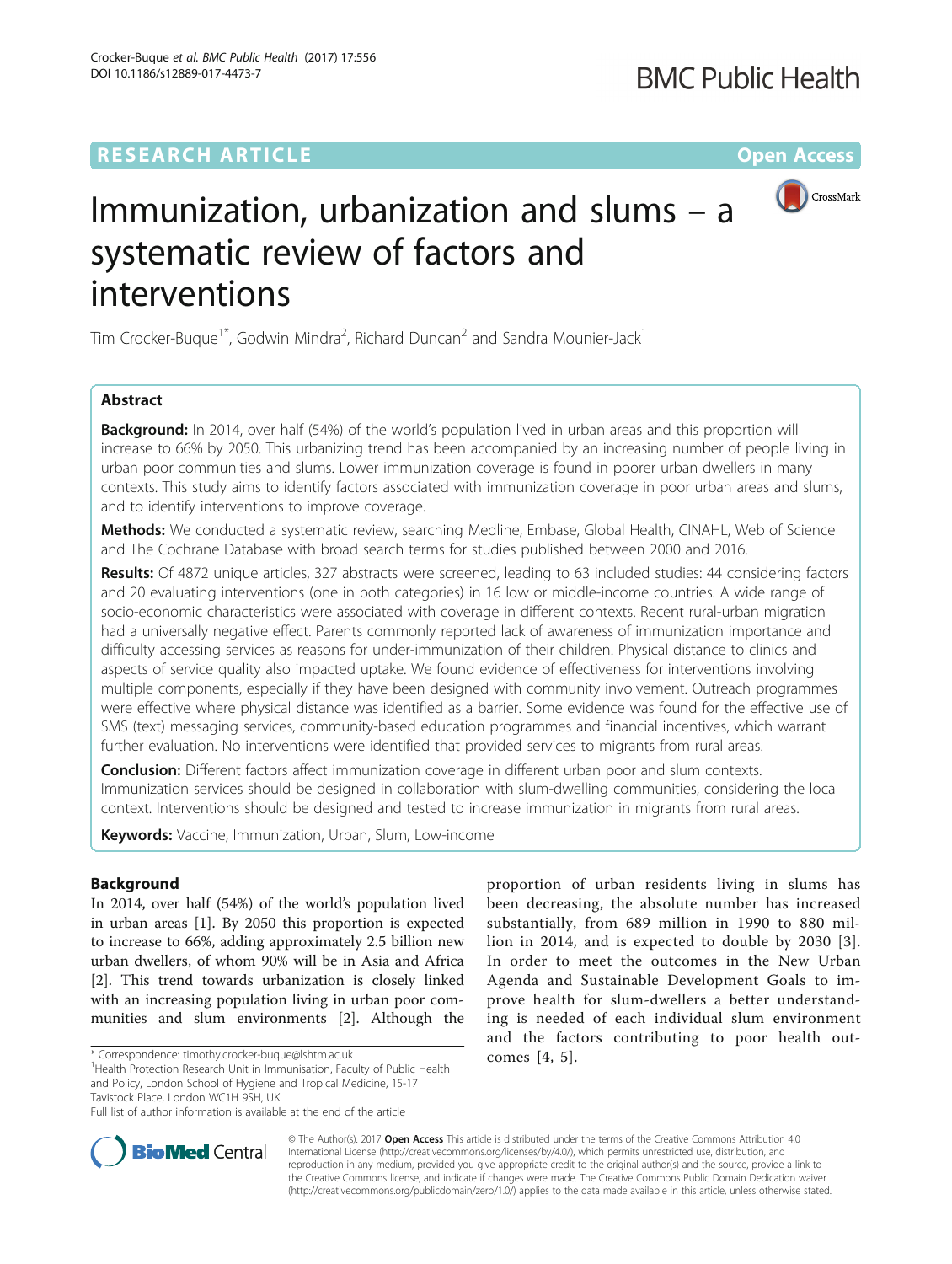# Immunization and urbanization

Significant disparities exist in immunization coverage in urban areas with lower coverage observed in the urban poor in many countries (Fig. 1).

Although some countries, such as Bangladesh, have achieved immunization equity, these disparities are growing in many others, including Nigeria, Ethiopia, Cameroon and Pakistan [[6\]](#page-13-0). However, Demographic Health Surveys do not sample urban slums specifically Tables [1](#page-2-0) and [2](#page-2-0). display the results of recent studies that have reported data on immunization coverage in slums in India and in sub-Saharan African countries, showing a wide range of coverage, from 3.0% and 8.5% in rural migrant children in slums in Chandigarh and Nigeria [\[7, 8\]](#page-13-0), to 88.7% and 93.3% in Mumbai and Ouagadougou [\[9](#page-13-0), [10](#page-13-0)].

Where immunization coverage is low Vaccine Preventable Diseases (VPDs) contribute to worse health outcomes in poor urban populations, particularly in slums. Increased morbidity and mortality has been observed from measles [\[11, 12\]](#page-13-0), mumps [[13\]](#page-13-0), diphtheria [[14\]](#page-13-0), influenza [\[15](#page-13-0)], and typhoid [[16](#page-13-0)–[19](#page-13-0)]; in slums in: South Africa [\[11](#page-13-0)], India [[12, 13](#page-13-0), [17, 19](#page-13-0)], Bangladesh [\[15, 18](#page-13-0)] and Kenya [\[16](#page-13-0)]. Outbreaks of VPDs are more common in urban slums than in other urban areas and have a larger number of cases secondary to high population density and continuous influx of a new pool of infective agents with migratory populations [\[11](#page-13-0)–[14](#page-13-0), [19\]](#page-13-0). Crowding is known to increase childhood mortality from VPDs [\[20, 21](#page-13-0)].

In addition, vaccine programmes designed for a general population may not be as effective in urban slums, which are characterized by lack of essential infrastructure (such as electricity and water), poor housing quality and where residents may be recent migrants, or have insecure legal or residential status, limiting access to basic health services, if they are available at all [[22, 23](#page-13-0)].

Although low immunization coverage is not inevitable amongst the urban poor, there is no current systematic synthesis describing the associated demographic, geographic, and socio-economic factors, nor considering interventions to increase coverage. Therefore, the aim of this study is to identify the factors associated with immunization coverage in low-income urban areas and slums in low and middleincome countries (LMICs), and identify the evidence for interventions to improve coverage.

# Methods

We conducted a systematic review in line with the Preferred Reporting Items for Systematic Reviews and Meta-Analysis (PRISMA) statement [[24\]](#page-13-0).

### Search strategy

We searched Medline, Embase, Global Health, CINAHL, Web of Science and The Cochrane Database of Systematic Reviews, using the strategy shown in Additional file [1](#page-12-0).

# Inclusion and exclusion criteria

Studies published between 2000 and July 2016 with the following characteristics were included:

- *Population*: any population living in a low-income urban area or slum in a LMIC [\[25\]](#page-13-0). Slums have a broad operational definition, so we have included consideration of urban poor communities that have slum-like characteristics, even if they have not been formally designated as a slum [[22](#page-13-0)].
- Study design:
	- Observational studies: cross-sectional surveys and cohort studies, designed to identify factors associated with coverage levels.

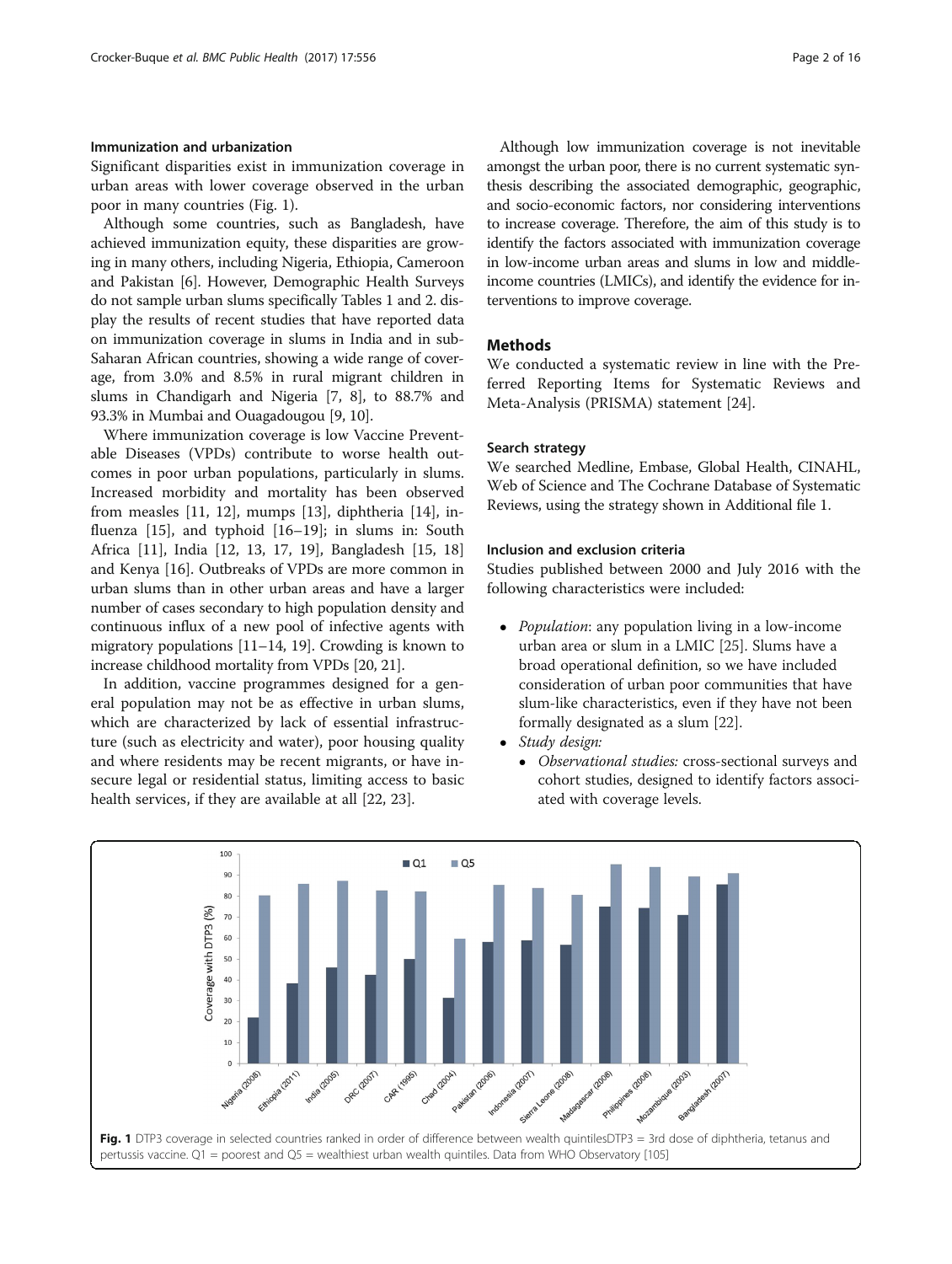<span id="page-2-0"></span>

|  | Table 1 Showing studies conducted in slum populations in sub-Saharan Africa reporting immunization status of children since 2000 |  |
|--|----------------------------------------------------------------------------------------------------------------------------------|--|
|--|----------------------------------------------------------------------------------------------------------------------------------|--|

| Ref    | First Author                                                                                                                                      | Year | Population             | Country      | Sample | Immunization Status (%) |         |             | Notes                                       |
|--------|---------------------------------------------------------------------------------------------------------------------------------------------------|------|------------------------|--------------|--------|-------------------------|---------|-------------|---------------------------------------------|
|        |                                                                                                                                                   |      |                        |              | size   | Complete                | Partial | Unimmunized |                                             |
| $[10]$ | < <soura< td=""><td>2015</td><td>Children 12-59 months</td><td>Burkina Faso</td><td>3103</td><td>93.3</td><td>6.7</td><td></td><td></td></soura<> | 2015 | Children 12-59 months  | Burkina Faso | 3103   | 93.3                    | 6.7     |             |                                             |
| [65]   | Maina                                                                                                                                             | 2013 | Children 12-23 months  | Kenya        | 380    | 76.6                    | 23.4    |             |                                             |
| $[64]$ | Egondi                                                                                                                                            | 2015 | Children 12-23 months  | Kenya        | 382    | 70.0                    | 30.0    |             |                                             |
| $[73]$ | Bobossi-Serengibé                                                                                                                                 | 2014 | Children $<$ 11 months | CAR          | 400    | 67.0                    | 33.0    |             |                                             |
| [66]   | Mutua                                                                                                                                             | 2011 | Children 12-23 months  | Kenya        | 1848   | 58.0                    | 42.0    |             |                                             |
| $[10]$ | < <soura< td=""><td>2015</td><td>Children 12-59 months</td><td>Kenya</td><td>1369</td><td>55.0</td><td>45.0</td><td></td><td></td></soura<>       | 2015 | Children 12-59 months  | Kenya        | 1369   | 55.0                    | 45.0    |             |                                             |
| $[72]$ | Mohamud                                                                                                                                           | 2014 | Children 12-23 months  | Ethiopia     | 582    | 47.6                    | 32.7    | 19.7        | Low-income urban<br>(not slum specifically) |
| [8]    | Fatiregun                                                                                                                                         | 2013 | Children 12-23 months  | Nigeria      | 588    | 38.8                    | 45.6    | 15.7        | Low-income urban<br>(not slum specifically) |
| $[71]$ | <b>Antai</b>                                                                                                                                      | 2012 | Children $>12$ months  | Nigeria      | 604    | 24.3                    | 75.7    |             | Rural                                       |
|        | <b>Antai</b>                                                                                                                                      | 2012 | Children $>12$ months  | Nigeria      | 593    | 15.2                    | 84.8    |             | Urban                                       |
|        | <b>Antai</b>                                                                                                                                      | 2012 | Children $>12$ months  | Nigeria      | 1303   | 8.5                     | 91.5    |             | Rural-Urban migrant                         |

 $<<$  and  $\wedge$  denote results from the same study disaggregated by urban, rural or migration status

| Table 2 Showing studies conducted in slum populations in India reporting immunization status of children since 2000 |  |  |  |  |
|---------------------------------------------------------------------------------------------------------------------|--|--|--|--|
|                                                                                                                     |  |  |  |  |

| Ref     | First    | Year | Population                                    | Location    | Sample | Immunization Status (%) |         |             | Notes                     |
|---------|----------|------|-----------------------------------------------|-------------|--------|-------------------------|---------|-------------|---------------------------|
|         | Author   |      |                                               |             | size   | Complete                | Partial | Unimmunized |                           |
| $[9]$   | Kulkarni | 2013 | Children 12-23 months                         | Mumbai      | 352    | 88.7                    |         | 11.9        | Complete or<br>incomplete |
| [101]   | Damor    | 2013 | Children 1-5 years                            | Jamnagar    | 450    | 75.0                    | 13.3    | 11.6        |                           |
| $[39]$  | Kadarkar | 2016 | Children 12-23 months                         | Mumbai      | 336    | 75.0                    | 22.3    | 2.7         |                           |
| $[45]$  | Trivedi  | 2014 | Children 12-23 months                         | Rewa        | 210    | 72.4                    | 21.9    | 5.7         |                           |
| $[56]$  | Kar      | 2001 | Children 12-23 months                         | South Delhi | 166    | 69.3                    | 15.7    | 15.1        |                           |
| $[49]$  | Wadgave  | 2012 | Children <5 years                             | Solapur     | 420    | 64.3                    | 25.6    | 9.8         |                           |
| $[53]$  | >Kusuma  | 2010 | Rural-urban migrant<br>children up to 2 years | Delhi       | 746    | 60.2                    | 34.9    | 4.9         | Settled migrants          |
| $[40]$  | Awasthi  | 2015 | Children 12-23 months                         | Varanasi    | 384    | 57.0                    |         | 43.0        | Complete or<br>incomplete |
| $[41]$  | Khan     | 2015 | Children 12-23 months                         | Jagdalpur   | 225    | 55.1                    | 30.7    | 14.2        |                           |
| [57]    | Desai    | 2003 | Children 9-59 months                          | Surat       | 3035   | 49.3                    |         | 51.7        | Measles only              |
| $[50]$  | Sachdeva | 2012 | Children 12-23 months                         | New Delhi   | 210    | 47.8                    | 17.2    | 35.2        | Hep B only                |
| $[42]$  | Kulkarni | 2014 | Children 12-23 months                         | Hyderabad   | 510    | 44.1                    | 32.0    | 23.9        |                           |
| $[54]$  | Nath     | 2007 | Children 12-23 months                         | Lucknow     | 510    | 44.1                    | 32.0    | 23.9        |                           |
| $[44]$  | Agarwal  | 2014 | Children <5 years                             | Kanpur      | 390    | 41.4                    | 44.8    | 13.8        |                           |
| $[53]$  | >Kusuma  | 2010 | Rural-urban migrant<br>children up to 2 years | Delhi       | 746    | 39.7                    | 54.8    | 5.5         | Recent migrants           |
| $[102]$ | Gupta    | 2012 | Children <5 years                             | Bhopal      | 790    | 35.2                    | 48.2    | n/a         | 16.4% status unknown      |
| $[47]$  | Angandi  | 2013 | Children 12-23 months                         | Bijapur     | 155    | 34.8                    | 62.6    | 2.6         |                           |
| $[52]$  | Jain     | 2010 | Children 12-23 months                         | Meerut      | 216    | 31.0                    | 17.1    | 51.9        |                           |
| [103]   | Sharma   | 2009 | Children 12-23 months                         | Surat       | 300    | 25.1                    | 51.7    | 23.1        |                           |
| $[55]$  | Mathew   | 2002 | Children <5 years                             | New Delhi   | 500    | 25.0                    | 44.4    | 30.6        |                           |
| $[7]$   | #Sharma  | 2015 | Children 12-23 months                         | Chandigarh  | 310    | 23.0                    | 73.0    | 3.0         | Non-migrants              |
| $[51]$  | Ghei     | 2010 | Children 10-23 months                         | Agra        | 1728   | 14.0                    | 45.0    | 41.0        |                           |
| $[7]$   | #Sharma  | 2015 | Children 12-23 months                         | Chandigarh  | 310    | 3.0                     | 91.0    | 6.0         | Migrants                  |

 $>$  and  $\#$  denote results from the same study disaggregated by migration status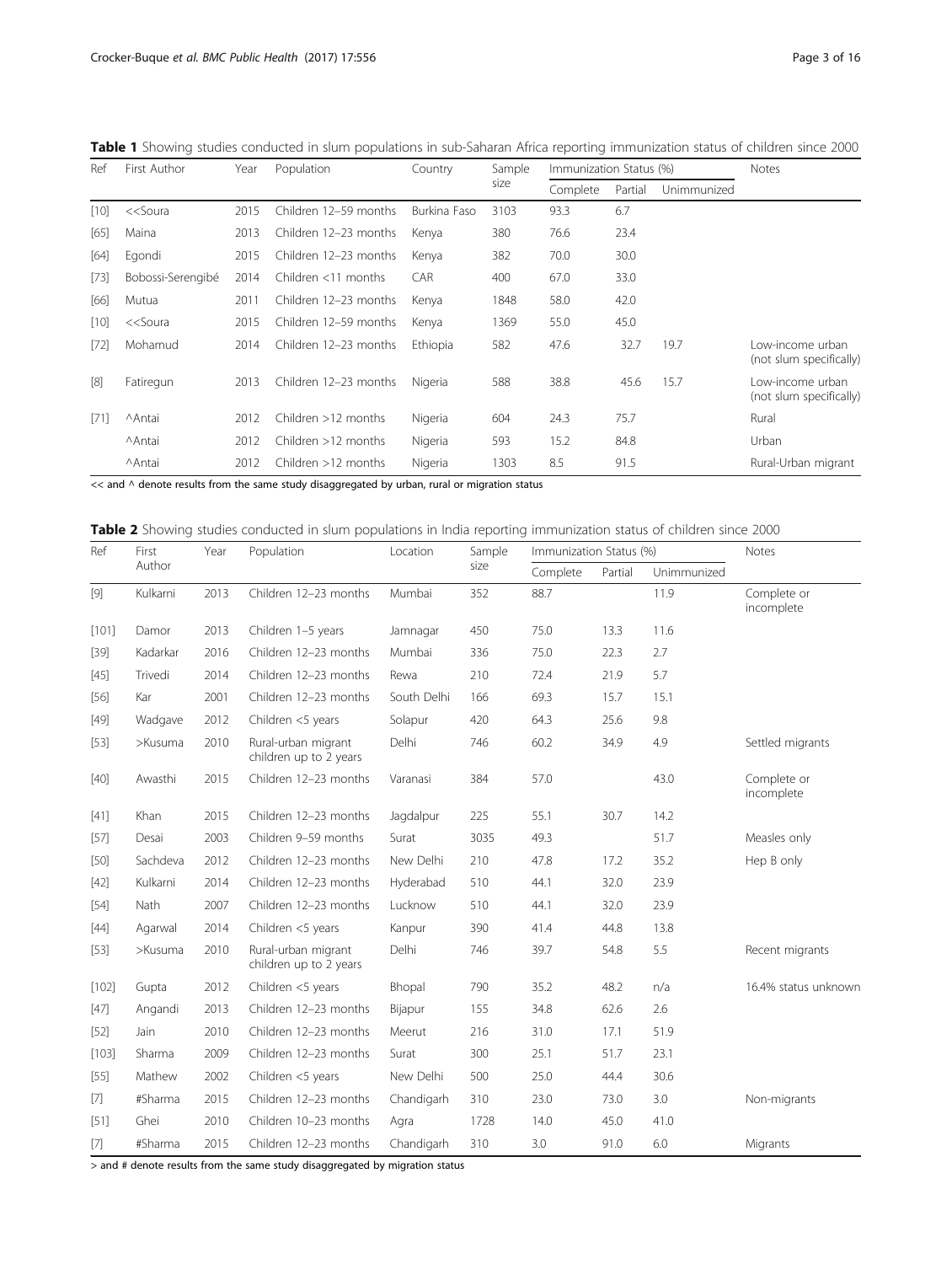• Intervention studies: randomised controlled trials (RCTs), quasi-experimental (including time-series and before-and-after studies) and ecological designs that evaluated any intervention designed to increase vaccine uptake or coverage, including any associated economic analyses.

In addition, we included primary studies identified from searching the references from other review articles identified in the search that fitted inclusion criteria.

#### Study selection process

One reviewer screened articles by title and manually deduplicated records. Two reviewers screened potentially relevant abstracts independently. Any disagreement was resolved by discussion, based on the inclusion criteria. Three reviewers agreed the final inclusions.

#### Results

Of 4872 unique articles, 327 abstracts were screened, leading to 80 full text articles being reviewed, along with nine additional studies identified from the references of 12 review articles [[6, 26](#page-13-0)–[36](#page-13-0)]. In total 63 studies were included (Fig. [2](#page-4-0)). Forty-four studies looked at factors associated with immunization coverage and 20 studies evaluated interventions. One study appears in both categories.

#### Factors associated with immunization coverage

The qualitative synthesis of factors identified from 44 studies is presented below, categorized into 4 groups: socio-economic characteristics; migration status; information, beliefs and behavior; and health services. All studies were cross-sectional surveys, aside from one qualitative study [[37\]](#page-13-0), and one ecological study [\[38](#page-13-0)]. Quantitative synthesis of measures of effect was not able to be performed due to heterogeneity in study design, population and methods.

Studies were conducted in populations in India ( $n = 23$ ) [[7, 9](#page-13-0), [38](#page-13-0)–[58\]](#page-14-0), Pakistan  $(n = 3)$  [[59](#page-14-0)–[61\]](#page-14-0), Iran  $(n = 1)$  [[62](#page-14-0)], China  $(n = 1)$  [\[63](#page-14-0)], Kenya  $(n = 6)$  [\[10](#page-13-0), [64](#page-14-0)–[68\]](#page-14-0), Nigeria  $(n = 4)$  [\[8](#page-13-0), [69](#page-14-0)–[71\]](#page-14-0), Burkina Faso  $(n = 1)$  [\[10\]](#page-13-0), Ethiopia  $(n = 1)$  [[72](#page-14-0)], Democratic Republic of Congo (DRC) $(n = 1)$ [[37](#page-13-0)], Central African Republic  $(CAR)(n = 1)$  [\[73\]](#page-14-0), Zambia  $(n = 1)$  [[74](#page-14-0)], and Brazil  $(n = 2)$  [[75](#page-14-0), [76\]](#page-14-0),

# Socio-economic and demographic characteristics

Socio-economic (SE) status was measured in a variety of ways, including using measures of wealth or income, employment status, education, or surrogate markers like receipt of government payments.

In India, the impact of SE factors has been studied extensively in low-income urban and slum areas. An ecological study using data from the Indian National Family Health Survey showed that the children in the lowest wealth quartile in urban areas have significantly lower coverage (around 40%) than in any other urban wealth group [\[38](#page-13-0)]. Another study examined the survey data in more detail to compare a wider range of SE factors and outcomes of 1877 children in less developed Empowered Action Group states with more developed northern counterparts and found that having an illiterate mother or father, poverty, and being a 3rd born child or greater had the greatest effect on immunization coverage [\[46\]](#page-13-0). However, studies conducted in individual locations paint a more heterogeneous picture. Mothers' education was associated with lower coverage in some studies [[39](#page-13-0), [49,](#page-13-0) [51](#page-14-0)], but not in others [\[45,](#page-13-0) [53](#page-14-0)]. Similarly, female children had lower coverage in some studies [\[39, 45](#page-13-0), [51\]](#page-14-0), but no gender difference was found in others [\[9, 49, 50\]](#page-13-0). In one study malnutrition was also found to be much more common in unimmunized slumdwelling children [\[44](#page-13-0)].

Elsewhere, a study in a slum in Karachi, Pakistan, found lower coverage in lower SE groups [\[59](#page-14-0)]. However, the study reported a much more significant effect of being from a marginalized ethnic group, particularly if associated with illegal or insecure residential status. Another study in Pakistan found mothers' education was a significant predictor of measles containing vaccine (MCV) coverage in urban areas [[60](#page-14-0)]. However, the impact of other SE factors was different in different localities.

The findings from sub-Saharan African countries are similar in their diversity. Across 3 slum populations in Kenya factors associated with immunization coverage included: maternal education, employment and age; child's birth order; number of children, place of birth; and household assets and expenditure [[64](#page-14-0)–[66\]](#page-14-0). Ethnic group was a significant predictor of MCV uptake in Nairobi [[67\]](#page-14-0). A paired study conducted in slums in Nairobi and Ouagadougou found that while the SE factors in each slum were similar, children in Nairobi were 11.5 times more likely to be unvaccinated, suggesting a powerful environmental effect [[10\]](#page-13-0). In Jigjiga, Ethiopia, maternal age and literacy, place of residence, tetanus immunization status, place of delivery and household visit by health workers were the most important predictors of completing immunization [\[72\]](#page-14-0).

In Sao Palo, Brazil, a study of 258 children in a philanthropic day care centre found premature birth, malnourishment, inadequate housing and poor prenatal care to be associated with lower coverage [[75](#page-14-0)]. However, a larger Brazilian study involving 17,000 children found that those in lower SE groups had higher immunization rates than their wealthier peers [\[76\]](#page-14-0). Although this association is not fully explained in the paper, the authors found that parents in higher socioeconomic quintiles had higher vaccine refusal rates and hypothesize that progressive reduction in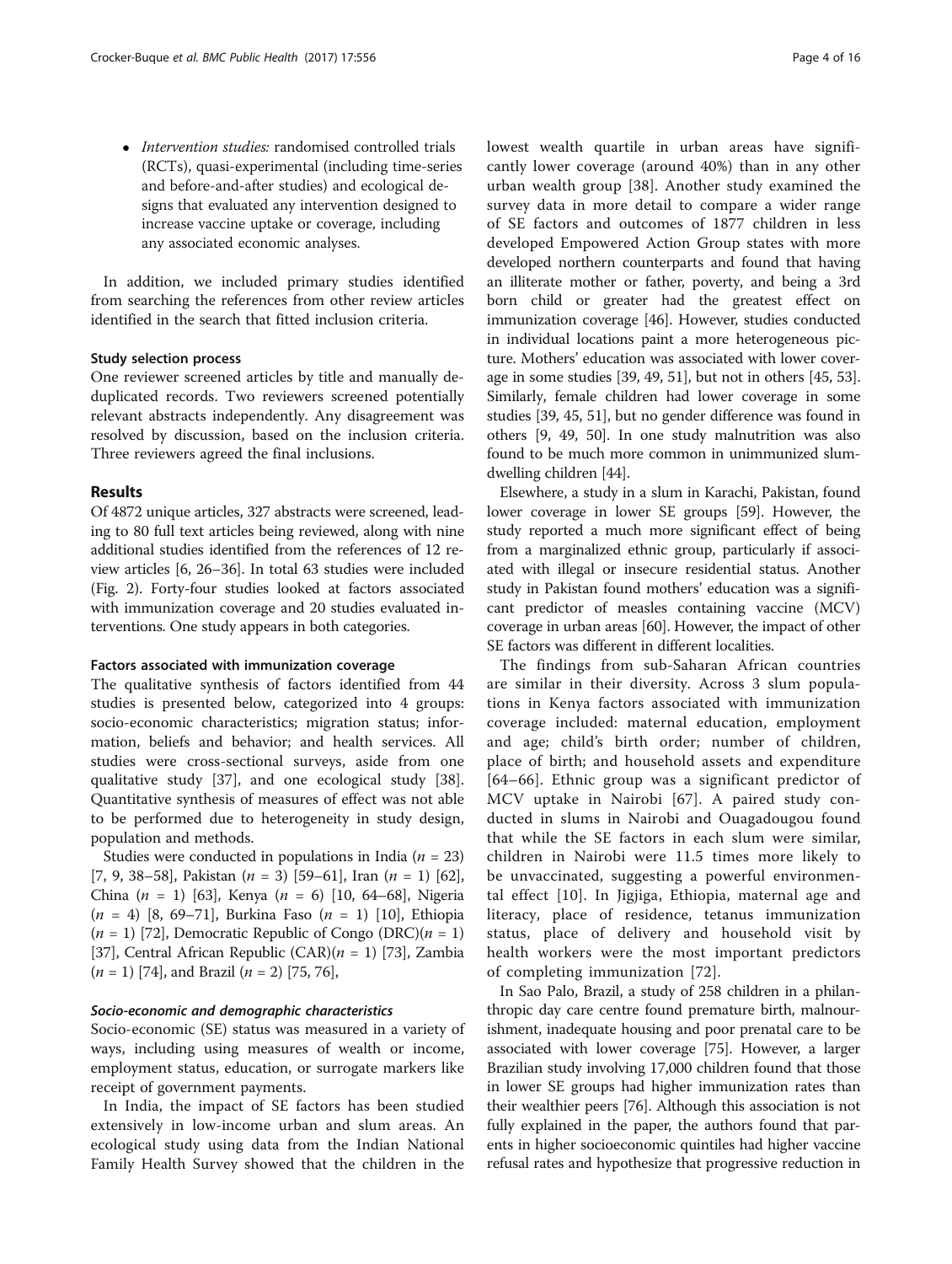<span id="page-4-0"></span>

VPD incidence over many years may have led to complacency, alongside unfounded vaccine safety concerns widely reported in other countries.

#### Migration status

Four studies demonstrated a negative effect of migration status on immunization coverage in India [[7,](#page-13-0) [53](#page-14-0)], China [[63\]](#page-14-0), and Nigeria [[71\]](#page-14-0). In India, recent migrants were found to have lower coverage than settled migrants (living in new urban location for >12 months), which then

resolved to the slum-area average over time [[53](#page-14-0)]. A study comparing reasons for under-immunization given by migrant and non-migratory parents in an Indian slum cited mother or both parents being too busy; parent returned to home village; parent unaware of place or time of immunization; and lack of awareness for the need for immunization as the main reasons for underimmunization [\[7](#page-13-0)]. In Nigeria, children of urban nonmigrant mothers had 67% higher chance of being fully immunized than migrant children, which was attributed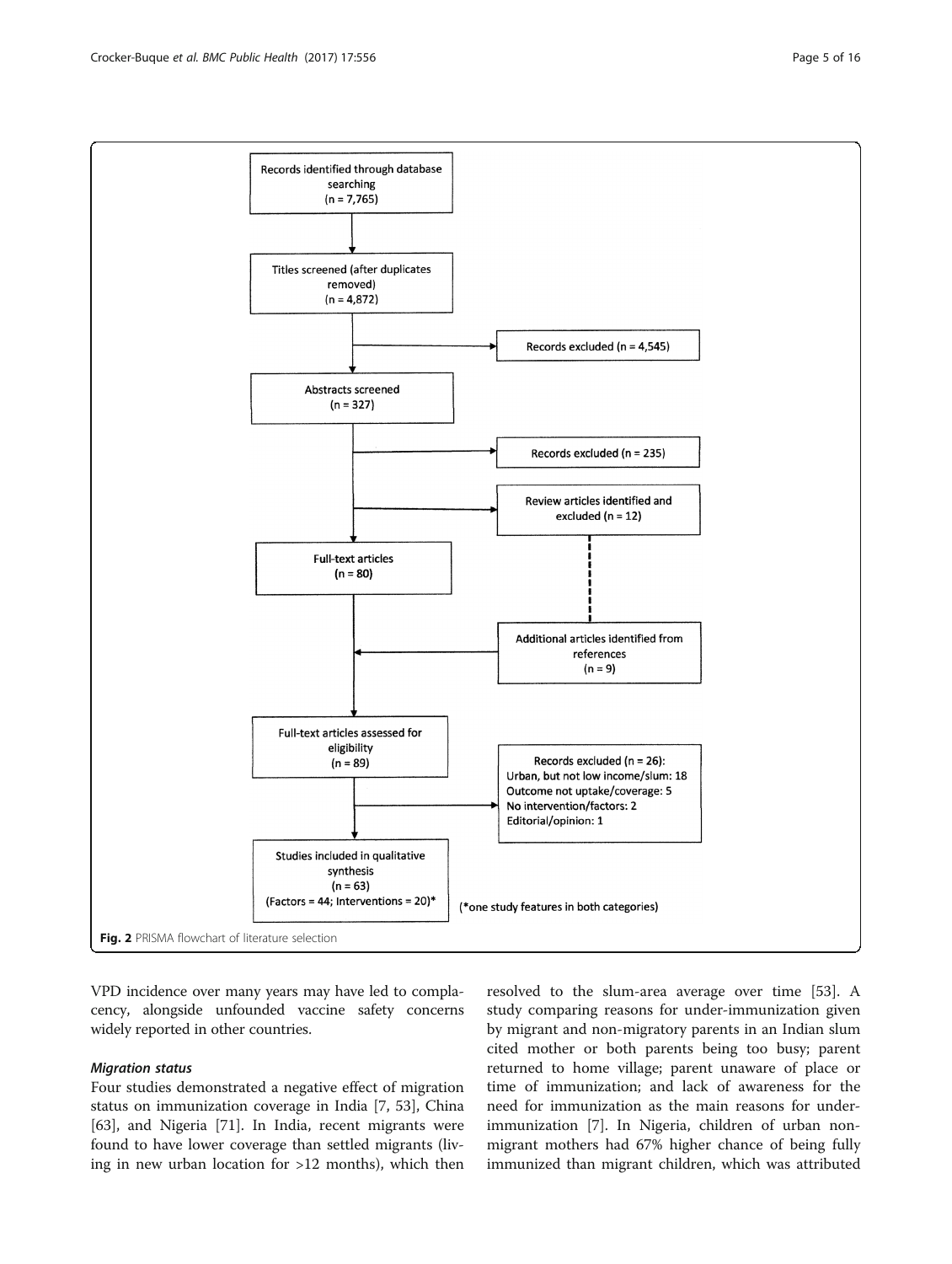to the disrupting force of migration [[71\]](#page-14-0). However, other characteristics, including: children being of higher birth order; being a mother aged <18 years; and lower SE status, also played a significant role, independent of migration status after regression modelling. Thus, there are elements of similarity of the risks of low immunization coverage as faced by all urban poor communities, but these are exacerbated by the disruptive force of migration.

## Information, beliefs and behavior

Many studies that collected information on SE characteristics also asked parents why their children were not fully vaccinated. In India, frequently identified reasons included: unaware of the need for vaccines; [[7, 9, 39](#page-13-0), [40](#page-13-0), [42](#page-13-0), [45](#page-13-0), [47](#page-13-0), [49](#page-13-0), [50,](#page-13-0) [52, 54, 56, 57\]](#page-14-0) parents being too busy; [[7, 9](#page-13-0), [39, 42](#page-13-0), [54, 55](#page-14-0)] traveled to place of origin; [[7](#page-13-0), [39](#page-13-0), [54](#page-14-0)–[56\]](#page-14-0) and unaware of clinic location or timing [\[7](#page-13-0), [9, 42, 47,](#page-13-0) [52](#page-14-0), [54](#page-14-0)].

Unfortunately, there are fewer studies available from other countries to make similar comparisons. In two studies conducted in Pakistan, maternal knowledge of immunization was an important factor; [\[61](#page-14-0)] and the reasons for under-immunization given by mothers were to do with 'carelessness' or difficulty in accessing services [[60\]](#page-14-0). In Ibadan, Nigeria, a study found fear of sideeffects, maternal awareness, and parents being too busy to attend clinic to be significant; [\[8](#page-13-0)] in neonates in Benin City, Nigeria, a study found that SE and education status were associated with delayed immunization; [[69](#page-14-0)] and the 3 main reasons for under-vaccination identified in a study from Bangui, Central African Republic, were the mother being too busy, negative attitude of health workers, and lack of access to information [\[73](#page-14-0)].

One qualitative study conducted in a slum in DRC investigated health service access using focus group interviews [[37](#page-13-0)]. It painted a detailed picture of parents conflicting views and beliefs, including concerns over out-of-pocket expenditure and being suspicious of free services (including vaccines), while seeing some services as beneficial, but not acceptable due to lack of information and distrust in the government.

# Health services

A study that used mapping techniques to evaluate health service access in Agra, India, found that the presence of a health center within 2 km of the slum doubled the chances of a child being completely immunized [[51](#page-14-0)]. A similar study in Lusaka, Zambia, showed that further distance from service points were associated with lower coverage [[74\]](#page-14-0). Timing of services is also important, where offering services only on one particular day is associated with reduced coverage in neonates in Nigeria [[69\]](#page-14-0). However, slum-dwelling populations may also be less likely to access health services due to fear of costs,

risk of lost income, or lack of local knowledge [\[48\]](#page-13-0). A study from Nigeria showed that even when services are provided free, urban dwellers consume less than their rural counterparts [\[70](#page-14-0)]. However, another study found a high level of payment for services that should have been provided for free, including immunization and pre-natal care. This may be a common experience in LMICs, due to low payments made to health workers, and when present, may affect the long-term effectiveness of vaccine programmes. However, when people do access healthcare higher patient satisfaction and provision of accurate information was shown to lead to increased attendance for repeat vaccine doses in an Indian slum community [\[58\]](#page-14-0). Accessing pre-natal care was shown to have a positive impact on immunization coverage in India [[41\]](#page-13-0), Ethiopia [[72\]](#page-14-0), and Brazil [\[75\]](#page-14-0).

A missed vaccination opportunity is when health workers interact with a child who is under-immunized and could have been offered a vaccination, but for some reason do not [\[27](#page-13-0)]. A study conducted in 6 health facilities in a Nairobi slum found that vaccine coverage could have been increased if all missed vaccination opportunities had been taken [[68](#page-14-0)].

#### Interventions

Twenty studies were identified that looked at interventions to increase immunization uptake and are displayed in Table [3.](#page-6-0) These were conducted in India  $(n = 5)$  [[77](#page-14-0)–[81](#page-14-0)], Pakistan  $(n = 5)$  [[82](#page-14-0)–[86](#page-14-0)], Bangladesh (n = 3) [[87](#page-14-0)–[89\]](#page-14-0), Zambia (n = 2) [\[74](#page-14-0), [90](#page-14-0)], Uganda  $(n = 1)$  [[91\]](#page-14-0), Kenya  $(n = 1)$  [[92\]](#page-14-0), Brazil  $(n = 1)$  [\[93](#page-14-0)], Guatemala ( $n = 1$ ) [\[94](#page-14-0)], and Mongolia ( $n = 1$ ) [\[95](#page-14-0)].

We have divided them into five categories: multicomponent interventions  $(n = 8)$ ; outreach programs  $(n = 4)$ ; reminder/recall systems  $(n = 4)$ ; education  $(n = 2)$ ; and those considering incentives  $(n = 2)$ 

# Multi-component interventions

We found evidence of effectiveness for interventions involving multiple components designed to meet the specific needs of a slum-dwelling community, especially if they have been designed and delivered with community involvement.

Two related studies reported on an intervention conducted in Dhaka, Bangladesh. The first is a noncontrolled before-and-after evaluation of the intervention comprising four components: extended services hours; provider training; a screening tool; and a community support group [[88\]](#page-14-0). Analysis of 529 children before and 526 after the intervention showed increased coverage over 12 months, with complete immunization rising from 43% to 99%. The second study calculated the cost of the programme at \$20.95 per fully immunized child [[87](#page-14-0)]. A similar programme in low-income areas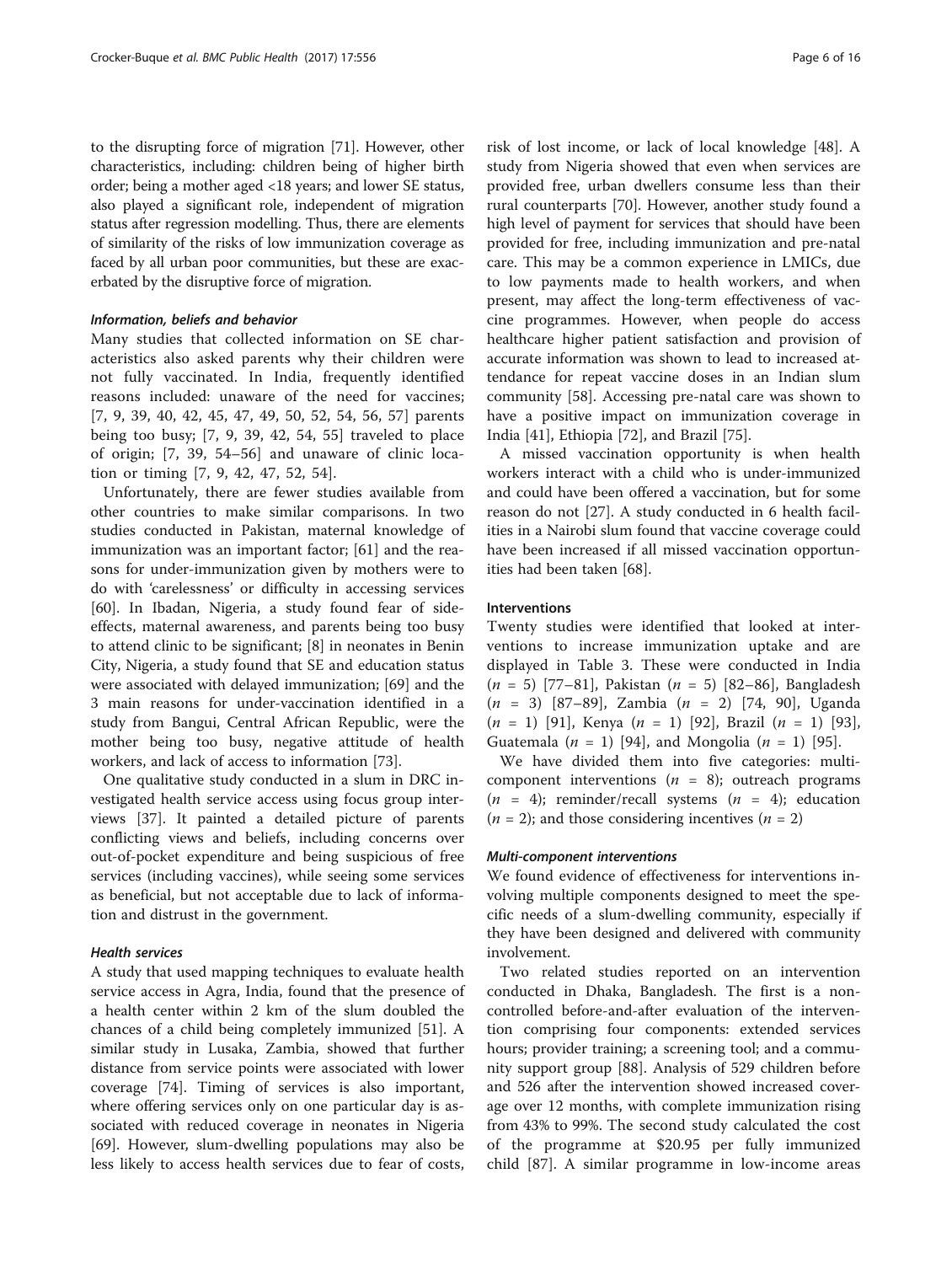<span id="page-6-0"></span>

|                             |                                                       |                          |                                                                                                                                                        |                                         | Table 3 Showing the results of studies examining interventions to increase immunization uptake in urban poor and slum communities in low and middle-income countries |                                                                             |                                                                                                                                                                   |                                                                                                                                                                                                                       |
|-----------------------------|-------------------------------------------------------|--------------------------|--------------------------------------------------------------------------------------------------------------------------------------------------------|-----------------------------------------|----------------------------------------------------------------------------------------------------------------------------------------------------------------------|-----------------------------------------------------------------------------|-------------------------------------------------------------------------------------------------------------------------------------------------------------------|-----------------------------------------------------------------------------------------------------------------------------------------------------------------------------------------------------------------------|
| Author, Year<br>[Reference] | Country<br>(Area)                                     | Intervention<br>Category | Intervention                                                                                                                                           | Study design                            | Study population                                                                                                                                                     | ∞<br>Sample size<br>comparison                                              | Outcome                                                                                                                                                           | Comments                                                                                                                                                                                                              |
| 2010 [88]<br>Uddin,         | Bangladesh<br>(Dhaka)                                 | Multi-C                  | community group.<br>provider training,<br>Extended hours,<br>screening tool,                                                                           | Before (bf) and<br>after (aft)          | Children 12-23 months<br>in a Dhaka slum.                                                                                                                            | 529 before,<br>526 after.                                                   | Fully immsd increased<br>from 43% to 99%<br>(p < 0.000)                                                                                                           | vaccines, and in both<br>Increases seen across<br>children of working<br>range of individual<br>and non-working<br>mothers.                                                                                           |
| 2014 [87]<br>Hayford,       |                                                       | $\overline{a}$           |                                                                                                                                                        | evaluation<br>Economic                  | $\overline{a}$                                                                                                                                                       |                                                                             | Cost of \$20.95 per<br>fully immsd child                                                                                                                          | intervention for<br>1 year \$18,300.<br>Total cost for                                                                                                                                                                |
| Pradhan,<br>2012 [81]       | (Patna)<br>India                                      | Multi-C                  | community involvement,<br>geographic monitoring,<br>additional supervision.<br>shifting, link workers,<br>Outreach services,<br>additional staff, task | Before and after                        | All eligible living in slums<br>in Patna                                                                                                                             | population immsd<br>Estimated eligible<br>before and after<br>intervention. | DPT3 21% bf, 49% aft<br>DPT1 28% bf, 62% aft<br>MCV 23% bf, 51% aft<br>BCG 29% bf, 64% aft<br>TT1 15% bf, 22% aft<br>TT2 10% bf, 28% aft                          | statistical significance<br>Increases observed<br>children, however<br>across a range of<br>арргох. 25,000<br>population of<br>vaccines in a<br>not reported.                                                         |
| Agarwal,<br>2008 [77]       | (Indore)<br>India                                     | Multi-C                  | accessibility, community<br>Increasing awareness &<br>vaccine supply and<br>demand, improve<br>links.                                                  | Before and after                        | Children aged 12-23<br>months living in 79<br>slum areas                                                                                                             | within estimated<br>Eligible children<br>150,000 study<br>population.       | Fully immsd increased<br>between 2003 (bf)<br>from 32% to 72%<br>and 2006 (aft).                                                                                  | Primarily descriptive,<br>with limited detail<br>statistical analysis.<br>achieved and no<br>on outcomes                                                                                                              |
| 2006 [85]<br>Khan,          | (Karachi)<br>Pakistan                                 | Multi-C                  | community involvement,<br>Information, education,<br>intensive vaccination<br>campaign.                                                                | Cluster RCT                             | 16 years in squatter<br>Children aged 2 to<br>settlements.                                                                                                           | 21,059 children<br>in 60 clusters.                                          | unvaccinated population.<br>Achieved 74% coverage<br>in previously                                                                                                | on campaign design.<br>Hep A as a control,<br>but also reported<br>Purpose of study<br>effectiveness of<br>polysaccharide<br>vaccine, using<br>was to test<br>typhoid                                                 |
| 2004 [96]<br>Poulos,        | (New Delhi)<br>India                                  | Multi-C                  | targeted campaign at<br>2–5 year old children.<br>school campaign vs.<br>vaccination vs.<br>Mass                                                       | Economic<br>evaluation                  | All people within a<br>slum area in new<br>Delhi                                                                                                                     | 26 clusters                                                                 | young children = \$14.<br>\$50 per case avoided,<br>\$41, and targeted to<br>per typhoid vaccine:<br>Assuming cost of \$1<br>School campaign =<br>Mass campaign = | societal perspective<br>Examination of the<br>economic benefits<br>of typhoid vaccine<br>campaigns from a<br>using different<br>methods in a<br>slum area.                                                            |
| 2012 [92]<br>Mbabazi,       | Nyanza/Western<br>(Nairobi and<br>Provinces)<br>Kenya | Multi-C                  | canvassing, community<br>phone documentation,<br>mobilization, mobile<br>House to house<br>web application<br>monitoring.                              | (post-hoc data only)<br>Cross-sectional | urban poor communities.<br>Children in high-density                                                                                                                  | 164,643 households,<br>with 161, 695<br>children                            | monitoring found<br>measles coverage<br>(92% confirmed).<br>of 96% reported<br>Post campaign                                                                      | to increase coverage<br>reported acceptance<br>prior to intervention.<br>measles vaccination<br>Additional strategy<br>measles campaign<br>as part of a mass<br>of the campaign.<br>75% households<br>of supplemental |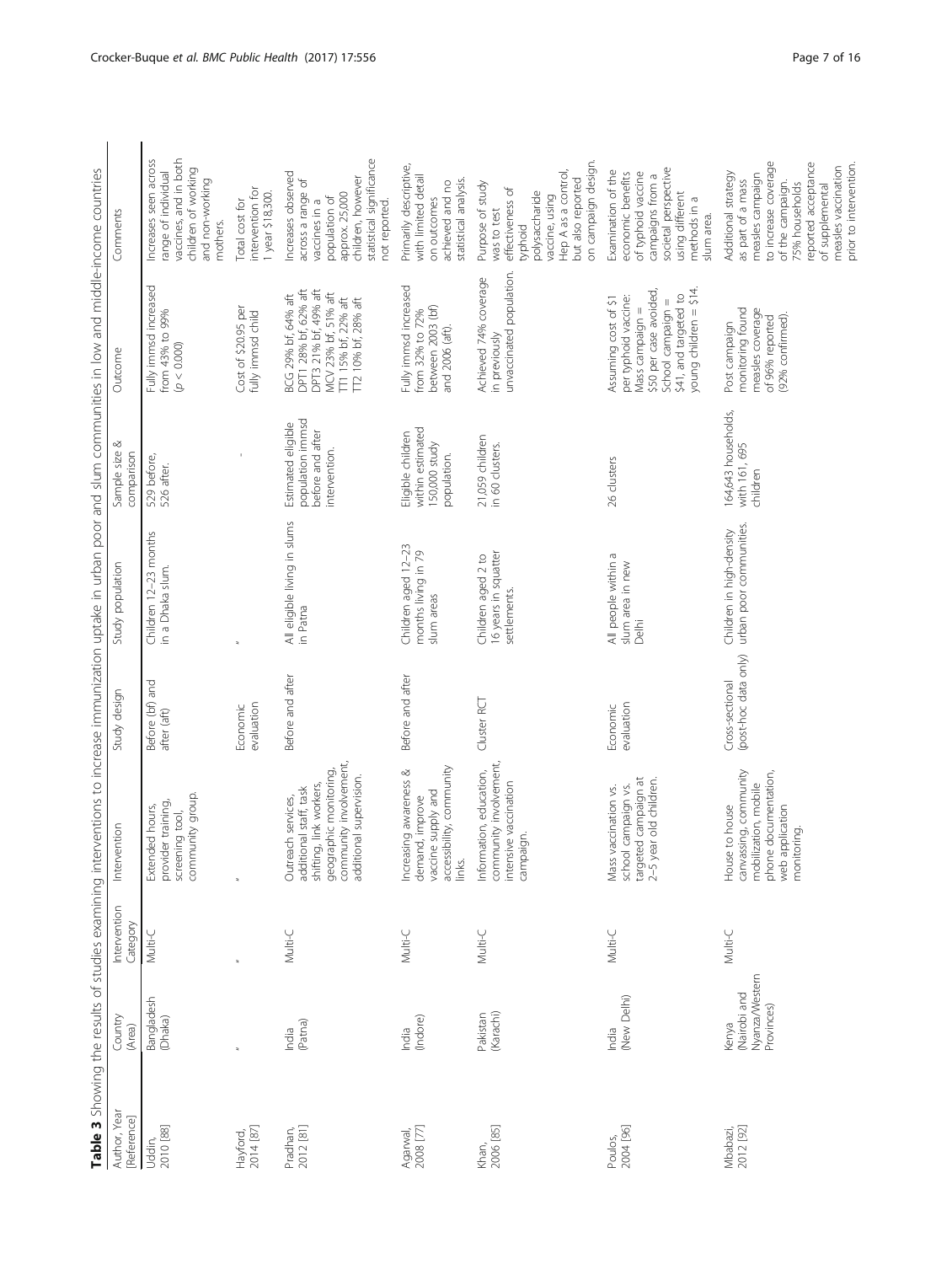| $\frac{c}{\underline{d}}$<br>j                                                                             |   |
|------------------------------------------------------------------------------------------------------------|---|
|                                                                                                            |   |
| ì                                                                                                          |   |
| $\ddot{\phantom{a}}$<br>۱                                                                                  |   |
| j                                                                                                          |   |
| l<br>J                                                                                                     |   |
|                                                                                                            |   |
| l<br>)<br>)<br>:<br>l                                                                                      |   |
|                                                                                                            |   |
| $\frac{1}{2}$<br>ī<br>j<br>י                                                                               |   |
| i<br>ī                                                                                                     |   |
| ś<br>į                                                                                                     |   |
|                                                                                                            |   |
| ֧֧֧֢ׅ֧֧֧֧֧֧֧֦֧֧֧֧֧֧֧֦֧֧֧֧֧֧֧֧֧֧֚֚֚֚֚֚֚֚֚֚֚֚֚֚֚֚֚֚֚֝֝֓֓֓֝֬֝֬֓֓֬֓֬֓֬֓֝֬֓֝֬֓֬֝֬֝֬<br>֧֧֧֪֧֜֜<br>$\frac{1}{2}$ |   |
| l<br>j                                                                                                     |   |
| $\ddot{\phantom{0}}$<br>l                                                                                  |   |
|                                                                                                            |   |
|                                                                                                            |   |
| $T$ In $\sim$<br>:<br>)                                                                                    |   |
|                                                                                                            |   |
|                                                                                                            |   |
| 3                                                                                                          |   |
|                                                                                                            |   |
|                                                                                                            |   |
| $\frac{1}{2}$                                                                                              |   |
|                                                                                                            |   |
| j                                                                                                          |   |
| delive community<br>١                                                                                      |   |
| ļ<br>١                                                                                                     |   |
| İ<br>j                                                                                                     |   |
| .<br>I<br>١                                                                                                |   |
|                                                                                                            |   |
| ļ                                                                                                          |   |
| 3<br>i<br>ī                                                                                                |   |
| Ś                                                                                                          |   |
|                                                                                                            |   |
| ייו מו<br>ļ<br>j                                                                                           |   |
| Ý<br>J                                                                                                     |   |
|                                                                                                            |   |
| $\sim$ $+$ $\sim$<br>۱                                                                                     |   |
| ļ<br>¢<br>j                                                                                                |   |
|                                                                                                            |   |
| i                                                                                                          |   |
| ï<br>١                                                                                                     |   |
| ί<br>i                                                                                                     |   |
|                                                                                                            |   |
|                                                                                                            |   |
| Ş<br>$\overline{\phantom{a}}$                                                                              |   |
| l                                                                                                          |   |
| C<br>C<br>)<br>S<br>)<br>i<br>1                                                                            |   |
| ì<br>í                                                                                                     |   |
|                                                                                                            |   |
| $\frac{1}{2}$                                                                                              |   |
| ١                                                                                                          |   |
| S<br>ׇ֚֬֓֕֬֝֬֝֬֝֬<br>$\overline{\phantom{a}}$<br>j                                                         |   |
| j                                                                                                          |   |
| J                                                                                                          |   |
|                                                                                                            |   |
| $\frac{1}{2}$                                                                                              |   |
| <b>Interventi</b><br>$\overline{a}$                                                                        |   |
| l<br>֠                                                                                                     |   |
|                                                                                                            |   |
|                                                                                                            |   |
| $\ddot{\phantom{a}}$                                                                                       |   |
| l                                                                                                          |   |
| í<br>I                                                                                                     |   |
| i<br>֖֖֖֖֖֖֖֖֖֧֖֧֪֪֪֪֪֧֚֚֚֚֚֚֚֚֚֚֚֚֚֚֚֚֚֚֚֚֚֚֚֚֡֬֝֬֝֓֞֡֓֞֡֝֓֞֓֞֡֬                                          |   |
| j                                                                                                          |   |
| .<br>.<br>.                                                                                                |   |
| I<br>١                                                                                                     |   |
| ì                                                                                                          |   |
| ٢<br>ł                                                                                                     |   |
| ,<br>֘֝֕<br>j                                                                                              |   |
|                                                                                                            |   |
|                                                                                                            |   |
| i<br>$\mathbf{r}$<br>١                                                                                     |   |
|                                                                                                            |   |
| Ì                                                                                                          |   |
| I                                                                                                          |   |
| ť                                                                                                          | ١ |
|                                                                                                            |   |
| l                                                                                                          |   |
| l                                                                                                          | I |

| (Continued)               |                           |                     |                                                                                                                                                                    |                                                |                                                                                                               |                                                                                           |                                                                                                                                                                                               |                                                                                                                                                                                                                                                      |
|---------------------------|---------------------------|---------------------|--------------------------------------------------------------------------------------------------------------------------------------------------------------------|------------------------------------------------|---------------------------------------------------------------------------------------------------------------|-------------------------------------------------------------------------------------------|-----------------------------------------------------------------------------------------------------------------------------------------------------------------------------------------------|------------------------------------------------------------------------------------------------------------------------------------------------------------------------------------------------------------------------------------------------------|
| Lhamsuren,<br>2012 [95]   | (Ulaanbaatar)<br>Mongolia | Multi-C             | Reaching Every District<br>strategy [104].<br>(RED)                                                                                                                | Cross-sectional<br>& qualitative.              | At risk children in urban<br>focusing on one district<br>poor communities,<br>of 22,726 people)               | 3126 at risk children<br>under 15 years old<br>community.<br>in selected                  | Immsd an additional<br>477 at risk children<br>number of eligible<br>(15% of total<br>children).                                                                                              | realth interventions.<br>\$14,166, which also<br>maternal and child<br>Detail provided on<br>barriers to imms<br>services. Cost in<br>study district =<br>included other                                                                             |
| Igarashi,<br>2010 [74]    | (Lusaka)<br>Zambia        | Outreach            | Growth Monitoring Plus<br>into under-served slum<br>areas using community<br>vaccination and other<br>child health services<br>(GMP): outreach<br>teers.<br>volunt | Interrupted time<br>series                     | Children in four slum area,<br>split into 2 primary areas<br>and 2 areas with 2-year<br>time-lag.             | 1128 (584 in primary<br>site, 544 in time-lag<br>intervention site)                       | 52.6% at baseline to<br>Full imms coverage<br>43.1% to 56.7% in<br>measurement in<br>$p < 0.001$ ) and<br>increased from<br>lag area (non-<br>68.8% at final<br>primary area<br>significant). | associated with higher<br>attendance at GMP+<br>Length of residence<br>services significantly<br>coverage (OR 1.27,<br>longer in primary<br>differential effect.<br>area, which may<br>was significantly<br>Frequency of<br>explain the<br>P < 0.001 |
| 2011 [90]<br>Sasaki,      |                           |                     |                                                                                                                                                                    | Before and after<br>cross-sectional<br>surveys | Children in one slum area<br>of 48.798 people (one of<br>the 4 areas included in<br>the above study).         | 280 sampled<br>households.                                                                | 75.7% (bf) to 87.3%<br>from 66.8% (bf) to<br>(aft) and measles<br>DPT3 increased<br>76.1% (aft).                                                                                              | significantly associated<br>with higher coverage,<br>educed with GMP+<br>imms service points<br>Closer distances to<br>and impact of this<br>outreach services.                                                                                      |
| Ansari,<br>2010 [78]      | (Aligarh City)<br>India   | Outreach            | Immunisation outreach<br>camps                                                                                                                                     | Cross-sectional                                | Children <5 in slum areas<br>of Aligarh City                                                                  | 2531                                                                                      | administered to the<br>attending services.<br>13,989 vaccines<br>2531 children                                                                                                                | Population coverage<br>observed in female<br>children attending.<br>Significantly lower<br>imms coverage<br>not reported.                                                                                                                            |
| Prabhakaran,<br>2014 [80] | (New Delhi)<br>India      | Outreach            | Mobile health clinic                                                                                                                                               | Evaluation<br>Economic                         | in Dakshinpuri extension<br>Children <5 years living<br>resettlement colony.                                  | attending the clinic<br>1583 children<br>in 1 year.                                       | of 66.14 Rupees<br>service at a cost<br>received 8488<br>1583 children<br>vaccinations<br>through the<br>per vaccine<br>(US\$0.10)                                                            | range of other health<br>provided alongside a<br>Imms services<br>services.                                                                                                                                                                          |
| 2016 [89]<br>Uddin,       | Bangladesh<br>(Dhaka)     | Reminder/<br>recall | using mTika software<br>reminders managed<br>SMS (text) message<br>system.                                                                                         | Before and after                               | areas and urban street<br>Both children aged<br>hard-to-reach rural<br>children in slums.<br>$0-11$ months in | children (intervention<br>with 1785 controls)<br>518 bf and 520 aft,<br>2823 urban street | Urban intervention:<br>40.7% (bf) to 57.1%<br>controls 44.5% (bf)<br>(aft) compared to<br>to 33.9% (aft).                                                                                     | coverage also noted<br>in rural population<br>Adjusted $OR = 3.0$<br>Decline in control<br>population imms<br>(not shown here).<br>$(95% \text{ C}114-64)$                                                                                           |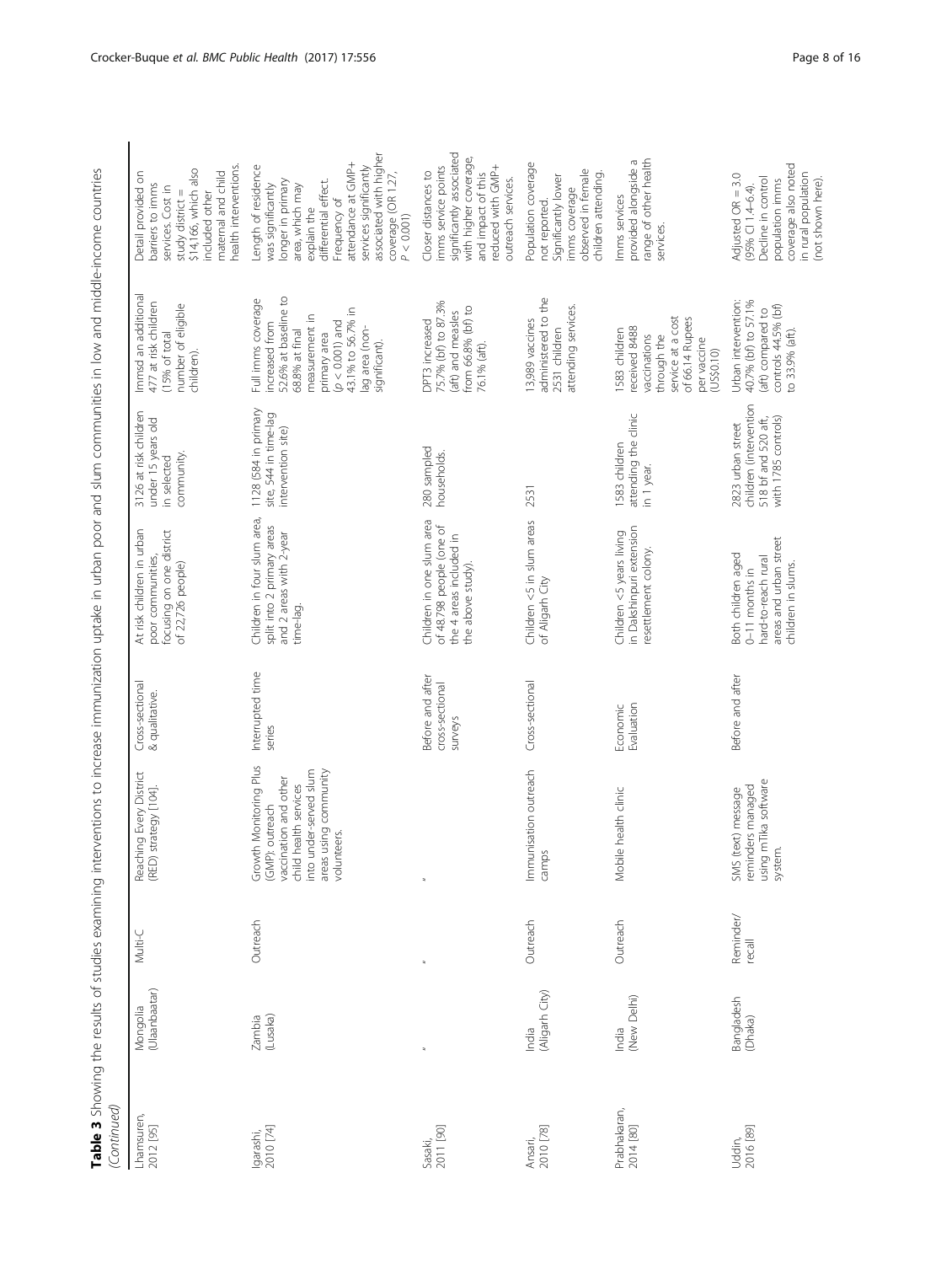| (Continued)           |                                                    |                     |                                                                                              |                                               |                                                                                           |                                                                                                  |                                                                                                                                                                                                                                                                                                       |                                                                                                                                                                                                                                                                                                                                                    |
|-----------------------|----------------------------------------------------|---------------------|----------------------------------------------------------------------------------------------|-----------------------------------------------|-------------------------------------------------------------------------------------------|--------------------------------------------------------------------------------------------------|-------------------------------------------------------------------------------------------------------------------------------------------------------------------------------------------------------------------------------------------------------------------------------------------------------|----------------------------------------------------------------------------------------------------------------------------------------------------------------------------------------------------------------------------------------------------------------------------------------------------------------------------------------------------|
| 2014 [83]<br>Kazi,    | (Karachi)<br>Pakistan                              | Reminder/<br>recall | immunisation activities.<br>(text) message<br>monitoring of<br>SMS                           | Cross-sectional                               | 20 clusters of 200-250<br>households in 3 high<br>polio risk areas.                       | 28 households with<br>children under 5 in<br>each cluster.                                       | quality assurance<br>71.6-77.4) which<br>population who<br>was very similar<br>to result found<br>using WHO lot<br>messages was<br>74.5% (95% CI<br>Coverage in<br>replied to<br>sampling.                                                                                                            | vaccinated child. If no<br>to parents to confirm<br>if immunization staff<br>Text messages sent<br>phone calls made.<br>answer, follow-up<br>had visited and                                                                                                                                                                                       |
| 2016 [94]<br>Domek,   | (Guatemala<br>Guatemala<br>City)                   | Reminder/<br>recall | (text) message<br>reminders<br>SMS                                                           | RCT pilot                                     | low-income population.<br>weeks presenting at a<br>Children aged 8-14<br>clinic serving a | 321 (160 intervention,<br>161 control)                                                           | 80.7%), which was<br>Higher proportion<br>group completed<br>series (84.4% vs<br>in intervention<br>not statistically<br>significant.                                                                                                                                                                 | to intervention parents.<br>Three reminders sent<br>31 in control groups.<br>Loss to follow-up 25<br>in intervention and<br>Demonstrated<br>feasibility.                                                                                                                                                                                           |
| Mukanga,<br>2005 [91] | Parish, outside<br>Il opsluM)<br>(ampala<br>Uganda | Reminder/<br>recall | Child health cards                                                                           | Cross-sectional                               | Children aged<br>$0-24$ months                                                            | 260 households                                                                                   | immsd than those<br>child health cards,<br>66% children had<br>9.55, 95% CI 3.19-<br>and were almost<br>likely to be fully<br>10 times more<br>without $(OR =$<br>29.45)                                                                                                                              | health facility were 4<br>times more likely to<br>than those born at<br>have a health card<br>Children born in a<br>home.                                                                                                                                                                                                                          |
| Owais,<br>2011 [84]   | (Karachi)<br>Pakistan                              | Education           | workers using pictorial<br>community health<br>Education session<br>delivered by<br>message. | DS<br>R                                       | Mothers of children<br>low-income areas<br>sampled from 5<br>of Karachi                   | control group finally<br>snslysed)<br>intervention, 178 in<br>366 mother-infant<br>pairs (179 in | intervention group<br>$RR = 1.39, 95\%$ CI:<br>Increase in DPT3/<br>Hep B coverage<br>$1.06 - 1.81$<br>of 39% in                                                                                                                                                                                      | 27% (312) of sampled<br>mothers declined to<br>participate.                                                                                                                                                                                                                                                                                        |
| Anjum,<br>2004 [86]   | (Karachi)<br>Pakistan                              | Education           | provided to mothers<br>Education messages<br>by medical students                             | controlled before<br>Randomized,<br>and after | Sikanderabad squatter<br>settlement in Karachi.<br>People living in                       | (110 intervention<br>317 households<br>207 controls)                                             | imms intervention<br>75% aft, $p < 0.005$ )<br>Follow-up 4 years<br>post intervention<br>found significant<br>However, no test<br>increase in full<br>area (46.5% bf,<br>compromising<br>for interaction<br>the statistical<br>difference in<br>control area.<br>performed,<br>and no sig<br>results. | service use, preventing<br>firm conclusions being<br>The results are limited<br>by poor study design.<br>significantly increased<br>in both intervention<br>Although uptake of<br>groups were poorly<br>matched with very<br>divergent baseline<br>households the<br>imms services<br>drawn about<br>effectiveness.<br>intervention<br>and control |

Table 3 Showing the results of studies examining interventions to increase immunization uptake in urban poor and slum communities in low and middle-income countries Table 3 Showing the results of studies examining interventions to increase immunization uptake in urban poor and slum communities in low and middle-income countries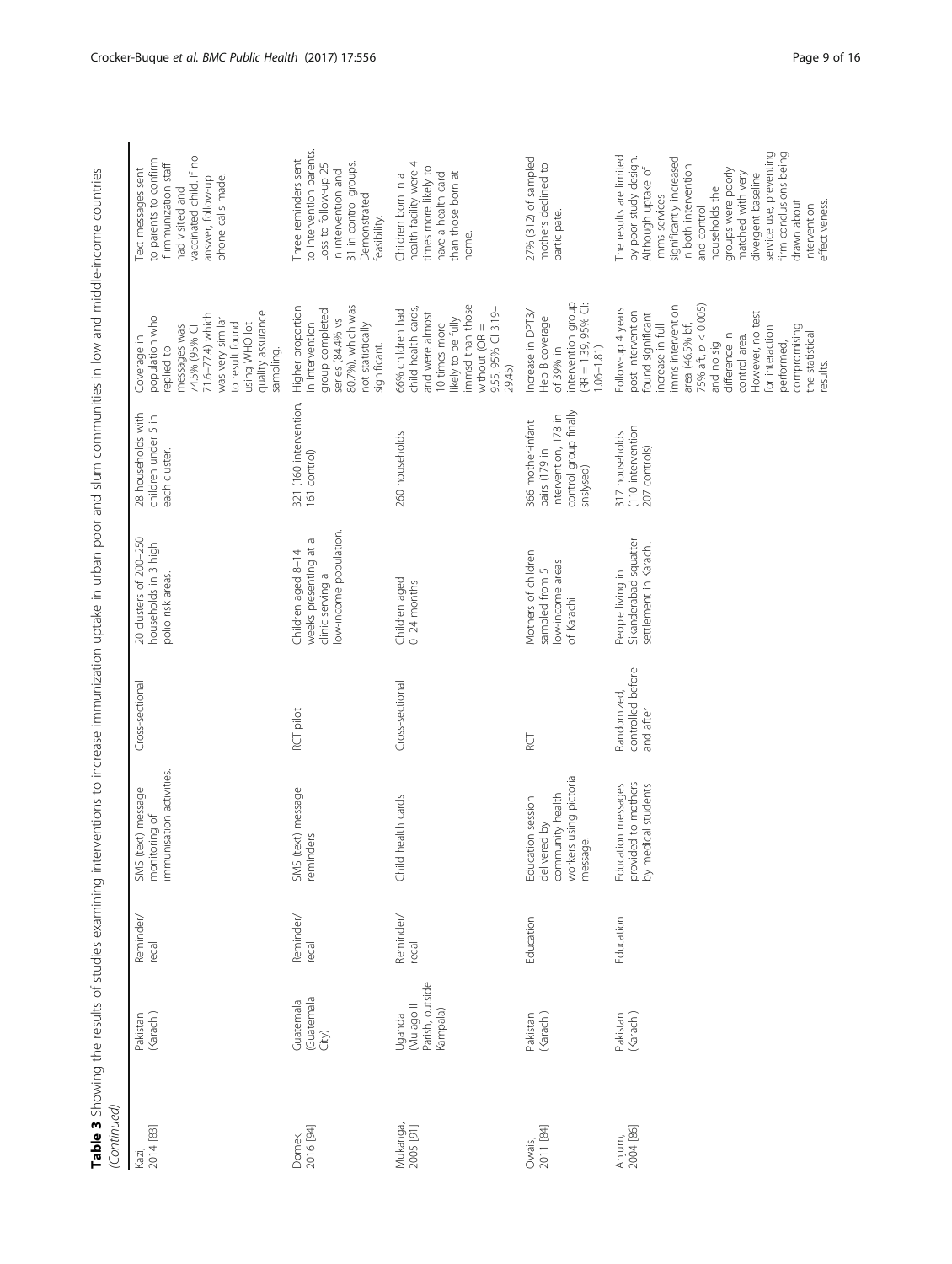Table 3 Showing the results of studies examining interventions to increase immunization uptake in urban poor and slum communities in low and middle-income countries<br>(Continued) Table 3 Showing the results of studies examining interventions to increase immunization uptake in urban poor and slum communities in low and middle-income countries (Continued)

| / שלוויות ושכנו       |                       |            |                                                                                         |                                                                               |                                                                 |                                                                                                   |                                                                                                                                                     |                                                                                                                                                                                     |
|-----------------------|-----------------------|------------|-----------------------------------------------------------------------------------------|-------------------------------------------------------------------------------|-----------------------------------------------------------------|---------------------------------------------------------------------------------------------------|-----------------------------------------------------------------------------------------------------------------------------------------------------|-------------------------------------------------------------------------------------------------------------------------------------------------------------------------------------|
| 2014 [93]<br>Shei,    | (Salvador)<br>Brazil  | Incentives | Conditional cash<br>transfer (Bolsa<br>Familia) to people<br>on low-incomes.            | within prospective<br>sectional survey<br>Nested cross-<br>cohort             | Bolsa Familia recipients<br>in a slum area of<br>14,000 people. | sampled households<br>1266 children from<br>(841 beneficiaries,<br>3000 randomly<br>425 controls) | Recipient children<br>under 7 years 2.8<br>(OR 2.8, 95% CI<br>1.4–5.4, P = 0.002).<br>likely to attend<br>vaccination<br>times more<br>services for | on children older than 7.<br>of attending for growth<br>$p = 0.061$ ). No impact<br>$P < 0.001$ ) and health<br>Also increased odds<br>monitoring (OR 3.1,<br>checks ( $OR = 1.6$ , |
| Chandir,<br>2010 [82] | Pakistan<br>(Karachi) | ncentives  | coupon incentives<br>worth US\$2 for<br>follow-up DTP<br>Food/medicine<br>vaccinations. | Quasi-experimental 11 sub-districts,<br>simultaneous<br>with non-<br>controls | including middle and<br>very-low income<br>households.          | 2561 intervention,<br>2051 controls.                                                              | Completion of DTP<br>intervention group<br>(Adjusted RR 2.2,<br>95% Cl 1.95-2.48,<br>3 vaccinations<br>higher in<br>p < 0.001                       | entering final analysis.<br>Significant loss in the<br>control cohort, only<br>847 (41% enrolled)                                                                                   |

*Multi-C* multi-component intervention, *Bf* before, *Af*t after, *Imms/Immsd* immunized, BCG Bacillus Calmette-Guérin vaccine, DPT1 first Diphtheria, Pertussis & Tetanus vaccine, DPT3 third Diph-<br>theria, Pertussis & Tetan theria, Pertussis & Tetanus vaccine MCV meningococcal group C vaccine, TT1/2 first/s tetanus toxoid vaccine, GMP Growth Monitoring Plus programe, Hep B Hepatitis B vaccination, OR Odds Ratio, RR Risk Multi-C multi-component intervention, *Bf before, Aft after, Imms/Immunized*, mmunized; mmunized, BCG Bacillus Calmette-Guérin vaccine, DPT1 first Diphtheria, Pertussis & Tetanus vaccine, DPT3 third Diphratio, 95% CI 95% Confidence Interval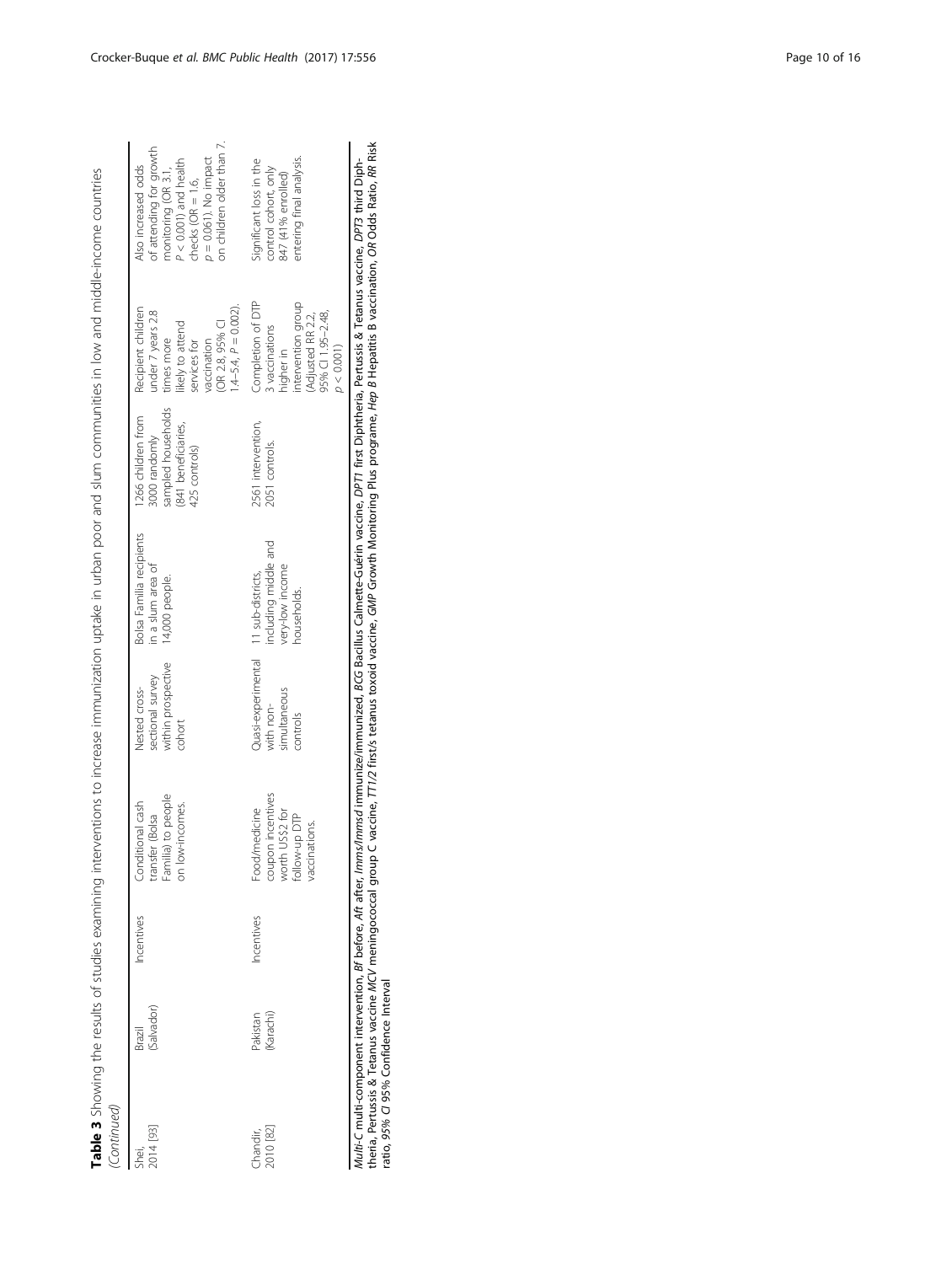of Patna, India, involving enhanced service delivery (outreach; additional nursing staff; task-shifting; geographic monitoring; community mobilization; supervision and communication components) was evaluated using before-and-after analysis of routinely collected data, and showed increases in immunization uptake e.g. DTP3 increased from 21% to 49%, MCV from 23% to 51% [\[81](#page-14-0)]. Another study evaluated the Urban Health Programme (combining demand and supply side interventions with increased clinic accessibility and community involvement) in Indore, India, which showed an increase in complete immunization among infants from 32% to 72% [\[77](#page-14-0)].

Two studies considered typhoid vaccination specifically. A cluster RCT involving 21,059 children was conducted in squatter communities in Karachi, Pakistan, to evaluate a campaign to increase typhoid vaccine coverage (involving information provision; community involvement; increased services; and staff training), which achieved 74% coverage in the target population, with maintenance of cold-chain [\[85](#page-14-0)]. A study in New Delhi, India, undertook economic analyses of different vaccination campaigns against typhoid and concluded that a targeted program for pre-school children was most costeffective (US\$14 per case averted), when compared to a school campaign (US\$41) or general mass campaign (US\$50) [\[96\]](#page-15-0).

A large study ( $n = 161,695$  children) in urban Nairobi and Nyanza provinces focusing on populations living in low-income, high-density environments demonstrated how the use of community volunteers calling door-to-door and providing standardized information using mobile phone technology can contribute to achieving high coverage (92%) during a planned mass MCV campaign [[92\]](#page-14-0).

A study conducted in Ulaanbaatar City, Mongolia, reports a before-and-after analysis following the implementation of the 'Reaching Every District' (RED) strategy by the ministry of health in an urban poor community, which reached an additional 477 children at risk of underimmunization, 15% of the total eligible population in the entire district, and also improved organizational structures and staff motivation [\[95\]](#page-14-0).

#### Outreach programmes

Two related studies reported on the Growth Monitoring Program Plus programme, which involved providing monthly outreach services implemented in periurban areas of Lusaka, Zambia [\[74, 90](#page-14-0)]. Comparing early implementation sites with late implementers, immunization coverage was shown to significantly increase in both areas, from 52.6% to 68.8% (early) and 43.1% to 56.7% (late), even after controlling for socioeconomic characteristics.

A study on an outreach services provided in Aligarh City, India, as part of a campaign reported success in immunizing over 2500 children in a low-income district and improving overall complete immunization coverage, demonstrating both feasibility and acceptability [[78](#page-14-0)]. Another study in India provided descriptive evidence for the feasibility of providing vaccinations through a mobile health clinic in slum communities in Delhi, at the cost of RS66.14 per vaccine delivered (US\$0.10) [\[80](#page-14-0)].

#### Reminder/recall

Three studies have shown varying levels of success in the use of text message (SMS) systems. In Bangladesh, the use of SMS reminder system in both urban street dwellers and a rural 'hard-to-reach' population was evaluated [\[89](#page-14-0)]. The results showed an increase in coverage in both populations, with an adjusted odds ratio of complete immunization of 3.0 (95% confidence interval (CI): 1.4–6.4) among the urban children. In Pakistan, an SMS system was successfully used to monitor provision of polio immunization by asking urban community members to report whether their children had been immunized by vaccinators [[83\]](#page-14-0). A proof-of-concept study in an urban poor community in Guatemala City showed that an SMS system to remind mothers to receive pentavalent vaccine was feasible and acceptable, but found no difference in vaccine uptake [\[94](#page-14-0)].

A study in a slum community in Uganda showed that children born at a health facility, or whose mother was unwell during the pregnancy were more likely to have an immunization reminder card, and that these children were 10 times more likely to be up to date for all immunizations when compared to children without cards [[91](#page-14-0)].

#### Education

Two studies considered the effect of an intervention focussing on education or information provision to parents in Pakistan. An RCT conducted in Karachi involved community health workers delivering pictorial messages to encourage immunization [\[84](#page-14-0)]. The intervention resulted in a 39% increase (OR 1.39, 95% CI: 1.06–1.81) of DTP3/Hepatitis B completion, although 27% of sampled women declined to take part. A randomized controlled before-and-after study of the provision of education sessions by medical students to mothers in a squatter settlement found an increase in complete immunization in the intervention group [[86\]](#page-14-0). However, health centre utilisation for vaccination in intervention and control groups was significantly different at baseline (30% vs 13% respectively), suggesting participants were poorly matched. Additionally, this study was excluded from a related Cochrane Review due to its poor study design [[26](#page-13-0)], and thus provides only weak evidence for this intervention.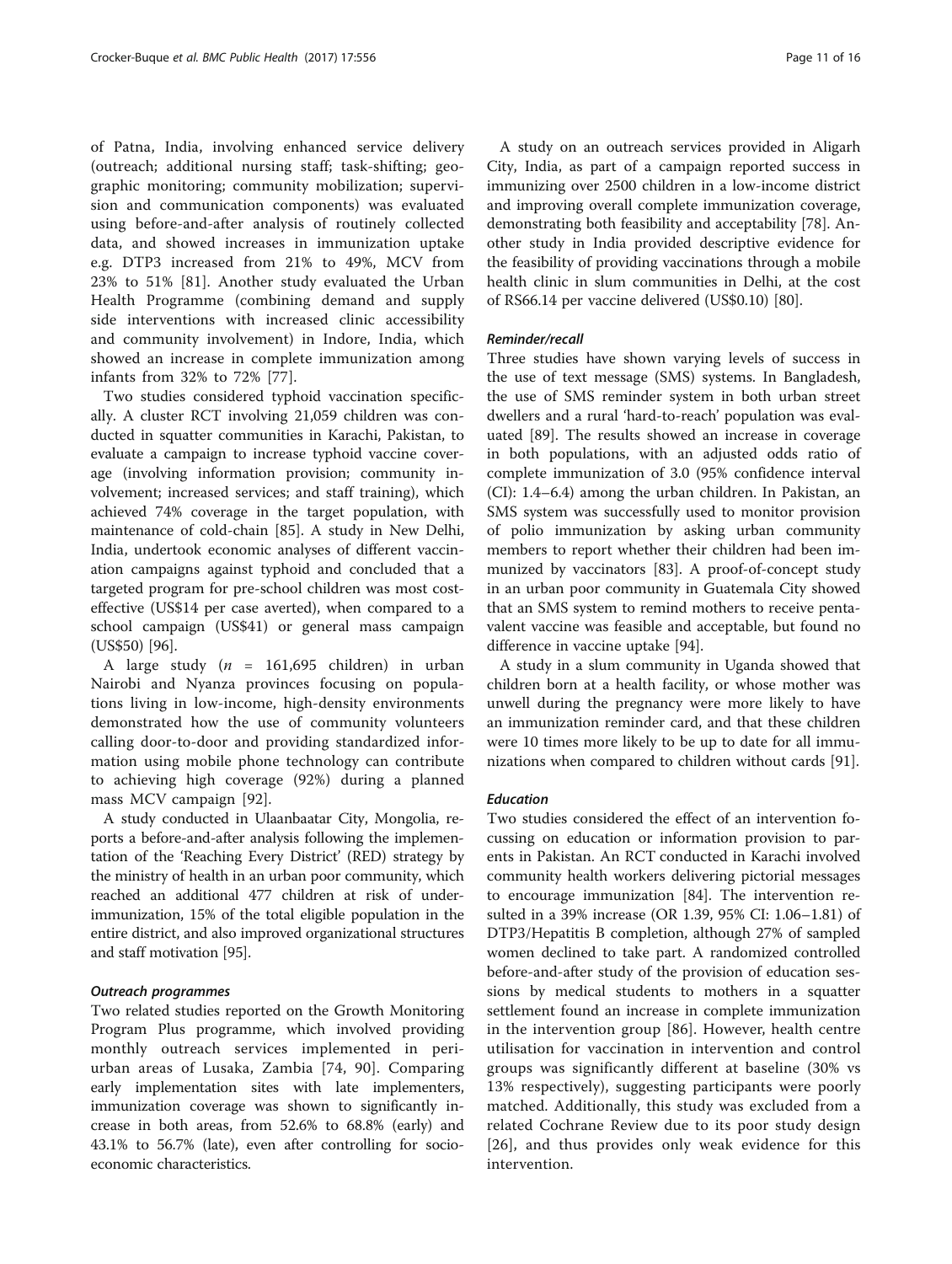# Incentives

Two studies considered the effect of incentives on increasing vaccination uptake. A study of the Bolsa Familia program of conditional cash transfers in slums in Salvador City, Brazil, found that recipient families had higher use of health clinics and increased odds of vaccination uptake (OR 2.8; 95% CI: 1.4–5.2) [[93\]](#page-14-0). A study conducted in Pakistan involving nearly 4000 children investigated the effect of providing a coupon redeemable for food or medicine (worth US\$2) to incentivize attendance amongst low-income mothers in Karachi at follow-up immunization appointments [[82\]](#page-14-0). The results showed increase (OR 2.2, 95% CI: 1.95–2.48) in timely completion of the DTP immunization series

### **Discussion**

A wide range of socio-economic and behavioural factors have been associated with immunization status in different slum and urban poor contexts. While some of this diversity may result from differences in study methods, much may also be from true differences in the factors in the underlying populations. One included study from Pakistan applied the same methods in multiple settings simultaneously and reached the conclusion that 'one size does not fit all', which is supported by the evidence in this review [\[60\]](#page-14-0).

Further qualitative work is required to better understand the interlinking socioeconomic and demographic factors that influence immunisation coverage inequalities identified through analysis of surveys or population level data sources. The application of intersectionality theory, a method of systematically considering the multiple social labels individuals hold (e.g. ethnic group, gender, social class, migration status), may also provide additional useful detail in slum populations [[97\]](#page-15-0).

#### Improving immunization coverage

The evidence presented here demonstrates the relatively small number of interventional studies that have been conducted in slum populations. In addition, several of the studies have significant methodological flaws, requiring caution in the interpretation of the results. However, when comparing the evidence base identified here with the wider literature, it is notable that no interventions consider the importance of providing services to new migrants from rural areas in slum communities and that community involvement may be especially useful when designing interventions in slum areas.

A Cochrane review of interventions to improve coverage of childhood immunisation in low and middle income countries in all populations was published in 2014 also found a limited evidence base [\[26\]](#page-13-0). Of the studies described here, only one evaluating a maternal education programme was also included in the Cochrane review [[84\]](#page-14-0). However, a comparison of the effectiveness for the type of interventions identified in this paper and in the Cochrane review are presented in Table 4.

Multi-component interventions that tackle multiple factors that can contribute to low coverage have some evidence for effectiveness [\[77](#page-14-0), [81](#page-14-0), [85](#page-14-0), [88](#page-14-0), [92](#page-14-0), [95](#page-14-0)]. An important component was community involvement, which enables the individual context of a slum to be considered, although this was not identified separately in the Cochrane review. This should include consideration of minority ethnic groups, who may suffer from lower coverage [[59](#page-14-0), [67\]](#page-14-0). This matches similar research conducted in deprived urban communities in high-income countries [[98](#page-15-0)].

The outreach programs identified in the literature focused specifically on reducing physical distance between communities and health services have evidence of effectiveness [[74](#page-14-0), [78, 80, 90](#page-14-0)]. This finding matches that of a recent systematic review looking at improving immunization in LMIC urban areas generally, which concluded that outreach visits worked well in densely populated areas [\[99](#page-15-0)]. However, overall the authors identified fewer papers than are included in this study despite having a broader topic and longer time-frame. Outreach may be particularly

Table 4 A comparison of results for evidence of effectiveness of interventions to increase vaccination coverage in LMICs from a Cochrane review, [[26](#page-13-0)] and in slum populations identified in this paper

| Intervention type                                   | Strength of evidence of benefit       |                                                     |
|-----------------------------------------------------|---------------------------------------|-----------------------------------------------------|
|                                                     | Cochrane Review (general populations) | Slum populations                                    |
| <b>Education</b>                                    | Moderate                              | Some evidence of potential benefit                  |
| Education and reminder cards                        | Low                                   | Not tested                                          |
| Household financial incentive                       | No effect                             | Some evidence of potential benefit                  |
| Outreach and financial incentives                   | Low                                   | Not tested                                          |
| Home visits                                         | Low                                   | Evidence of benefit, where distance is significant. |
| Integrating immunisation with other health services | Low                                   | Not tested                                          |
| Text messaging                                      | Not tested                            | Some evidence of potential benefit                  |
| Community involvement                               | Not tested                            | Important factor in effective studies.              |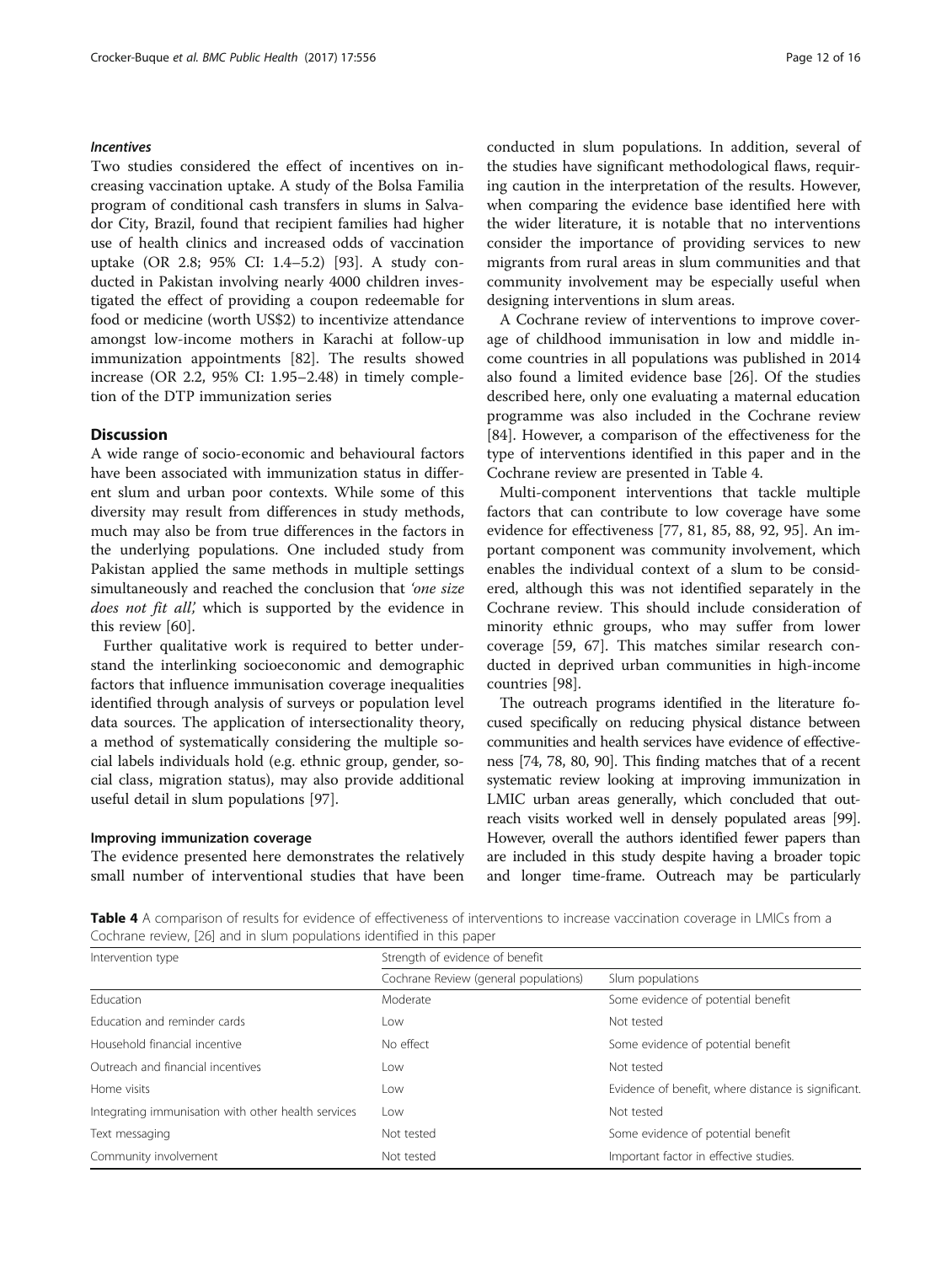<span id="page-12-0"></span>relevant for slum communities, where there may be a lower density of health facilities, and should be a focus of further research.

No interventions were identified that reduced the social distance that some slum residents may experience when accessing health services. Specifically, no interventions were identified that provided services to migrants from rural areas, despite that migration was identified as having a universally negative effect on immunization coverage. Slums are often the first entry point of new migrants to an urban area [[23\]](#page-13-0), and the process of migration leads to an understandable disruption in parents' ability to access health services, leading to lower coverage [\[53](#page-14-0), [71](#page-14-0)].

Reminder/recall systems have good evidence for effectiveness in high-income countries and are considered as a core component of any immunization programme [[100\]](#page-15-0). However, the provision of reminder/recall systems in LMICs is challenging, especially in slums, due to informal road systems, lack of addresses and limited access to electronic communications. However, of the three studies presented here, two show that SMS reminders can be effective in a slum context, [[83, 89\]](#page-14-0) and the other showed feasibility as part of a pilot RCT, although found no difference in coverage [[94\]](#page-14-0).

Of the two studies evaluating education programmes identified here, one showed some evidence of effectiveness [[84](#page-14-0)], but the other was compromised by methodological limitations [[86](#page-14-0)]. However, community-based education programmes have evidence for effectiveness in increasing immunization uptake in LMICs generally and warrant further investigation in slum contexts [\[26\]](#page-13-0). The use of incentives is not supported by evidence from a recent Cochrane review of interventions to improve immunization in LMICs generally, unless incentives are combined with outreach [[26](#page-13-0)]. However, both studies identified here had positive effects that also warrant further investigation [\[82, 93\]](#page-14-0).

#### Limitations

The quality of the included studies was only poor to medium, with no high quality randomised trials, making assessment for risk of bias challenging. We included studies conducted in slums alongside other urban poor communities, which may not be commensurate. Few studies reported negative results, suggesting publication bias overall. Several studies reported in Chinese were excluded. No evidence was identified for many countries with significant slum-dwelling populations, such as Indonesia, the Philippines, Sudan, Mozambique and Madagascar.

# Conclusions

Different factors affect immunization coverage in different urban poor and slum contexts. Immunization services should be designed and provided to slum-dwelling communities in consultation with the people living there, considering the local context and avoiding constructing barriers to access, such as geographic and social distance, cost and timing. Interventions should be designed and tested to increase immunization in new migrants from rural areas.

# Additional file

[Additional file 1:](dx.doi.org/10.1186/s12889-017-4473-7) Search strategy. Search strategy. Description of data: search strategy used in Medline. (DOCX 18 kb)

#### Abbreviations

CAR: Central African Republic; DRC: Democratic Republic of Congo; DTP3: Diphtheria, Tetanus, Pertussis vaccine, 3rd dose; LMIC: Low and Middle Income Countries; MCV: Measles Containing Vaccine; RCT: Randomized Controlled Trial; SE: Socio-economic; SMS: Short Message Service, text message; VPD: Vaccine Preventable Disease

#### Acknowledgements

Not applicable.

#### Funding

TCB was funded to undertake this work through a grant from the Royal Society of Tropical Medicine and Hygiene. The funding body had no role in the design of the study, data collection, analysis, interpretation of production of the manuscript.

#### Availability of data and materials

The datasets used and analysed during the current study are available from the corresponding author on reasonable request.

#### Authors' contributions

TCB conceived the study with RD, and SMJ advised on the methods. TCB undertook the searches and titles for screening. TCB and GM and RD agreed final inclusions and undertook data extraction. TCB, GM, RD and SMJ contributed to write-up and editing of the final paper. All authors have read and approved the final version of this manuscript.

#### Competing interests

The authors declare that they have no competing interests.

#### Consent for publication

Not applicable.

#### Ethics approval and consent to participate

No ethical approval required, as this is a review of secondary data sources.

#### Publisher's Note

Springer Nature remains neutral with regard to jurisdictional claims in published maps and institutional affiliations.

#### Author details

<sup>1</sup> Health Protection Research Unit in Immunisation, Faculty of Public Health and Policy, London School of Hygiene and Tropical Medicine, 15-17 Tavistock Place, London WC1H 9SH, UK. <sup>2</sup>Programme Division, Health Section, UNICEF Headquarters, 3 United Nations Plaza, New York 10017, USA.

#### Received: 13 December 2016 Accepted: 28 May 2017 Published online: 08 June 2017

#### References

- 1. UN Habitat. World Cities Report 2016. Urbanization and Development: Emerging Futures. New York: Pub. United Nations; 2016.
- 2. United Nations. World Urbanization Prospects: 2014 Revision. New York: Pub. United Nations; 2014.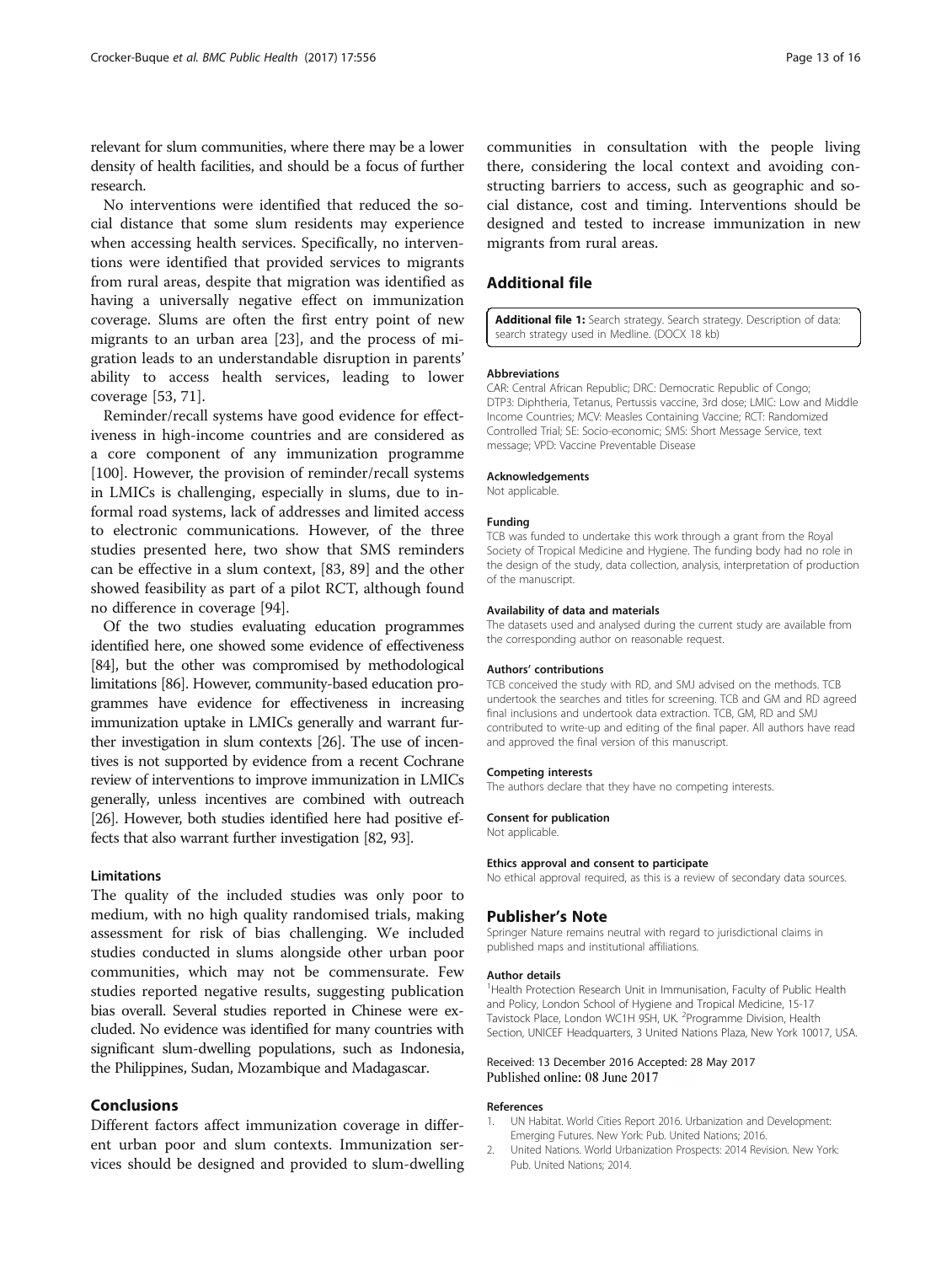- <span id="page-13-0"></span>3. Ezeh A, Oyebode O, Satterthwaite D, Chen Y, Ndugwa R, Sartori J, et al. The health of people who live in slums 1 - the history, geography, and sociology of slums and the health problems of people who live in slums. Lancet. 2016;6736(16):1–12.
- 4. Habitat III Conference. Quito Declaration on Sustainable Cities and Human Settlements for All. New York: Pub. United Nations; 2016.
- 5. United Nations. Sustainable Development Goals: 17 Goals to Transform Our World. 2016. [http://www.un.org/sustainabledevelopment/.](http://www.un.org/sustainabledevelopment) Accessed 6<sup>th</sup> Sept 2016.
- 6. Hinman AR. Immunization equity. Vaccine. 2015;33:D72–7.
- 7. Sharma V, Singh A, Sharma V. Provider's and user's perspective about immunization coverage among migratory and non-migratory population in slums and construction sites of Chandigarh. J Urban Health. 2015; 92(2):304–12.
- 8. Fatiregun AA, Adebowale AS, Ayoka RO, Fagbamigbe AF. Assessing full immunisation coverage using lot quality assurance sampling in urban and rural districts of southwest Nigeria. Trans R Soc Trop Med Hyg. 2013;107(11): 731–40.
- 9. Kulkarni SV, Chavan MK. A study to assess the immunization coverage in an urban slum of Mumbai by lot quality technique. Int J Med Public Health. 2013;3:21–5.
- 10. Soura AB, Mberu B, Elungata P, Lankoande B, Millogo R, Beguy D, et al. Understanding inequities in child vaccination rates among the urban poor: Evidence from Nairobi and Ouagadougou health and demographic surveillance systems. J Urban Health. 2015;92(1):39–54.
- 11. Loening WE, Coovadia HM. Age-specific occurrence rates of measles in urban, peri-urban, and rural environments: Implications for time of vaccination. Lancet. 1983;2(8345):324–6.
- 12. Sharma MK, Bhatia V, Swami HM. Outbreak of measles amongst vaccinated children in a slum of Chandigarh. Indian J Med Sci. 2004;58(2):47–53.
- 13. Saha I, Haldar D, Paul B, Shrivastava P, Das DK, Pal M, et al. An epidemiological investigation of mumps outbreak in a slum of Kolkata. J Commun Dis. 2012; 44(1):29–36.
- 14. Lodha R, Dash NR, Kapil A, Kabra SK. Diphtheria in urban slums in north India. Lancet. 2000;355(9199):204.
- 15. Rahman SR, Ahmed MF, Islam MA, Rahman MM. Effect of risk factors on the prevalence of influenza infections among children of slums of Dhaka city. Spring. 2016;5
- 16. Breiman RF, Cosmas L, Njuguna H, Audi A, Olack B, Ochieng JB, et al. Population-based incidence of typhoid fever in an urban informal settlement and a rural area in Kenya: Implications for typhoid vaccine use in Africa. PLoS One. 2012;7(1):e29119.
- 17. Sur D, von Seidlein L, Manna B, Dutta S, Deb AK, Sarkar BL, et al. The malaria and typhoid fever burden in the slums of Kolkata, India: Data from a prospective community-based study. Trans R Soc Trop Med Hyg. 2006; 100(8):725–33.
- 18. Brooks WA, Hossain A, Goswami D, Nahar K, Alam K, Ahmed N, et al. Bacteremic typhoid fever in children in an urban slumBangladesh. Emerg Infect Dis. 2005;11(2):326–9.
- 19. Bahl R, Sinha A, Poulos C, Whittington D, Sazawal S, Kumar R, et al. Costs of illness due to typhoid fever in an Indian urban slum community: Implications for vaccination policy. J Health Popul Nutr. 2004;22(3):304–10.
- 20. Howie SRC, Schellenberg J, Chimah O, Ideh RC, Ebruke BE, Oluwalana C, et al. Childhood pneumonia and crowding, bed-sharing and nutrition: A casecontrol study from the Gambia. Int J Tuberc Lung Dis. 2016;20(10):1405–15.
- 21. Aaby P. Is susceptibility to severe infection in low-income countries inherited or acquired? J Intern Med. 2007;261(2):112–22.
- 22. UN Habitat. The Challenge of Slums: Global Report on Human Settlements 2003. New York: Pub. United Nations; 2003.
- 23. Roy D, Lees MH, Palavalli B, Pfeffer K, Sloot MAP. The emergence of slums: A contemporary view on simulation models. Environ Model Softw. 2014; 59(2014):76–90.
- 24. Moher D, Liberati A, Tetzlaff J, Altman DG. Preferred reporting items for systematic reviews and meta-analyses: The PRISMA statement. BMJ. 2009; 21(339):b2535.
- 25. World Bank. Low & middle income | Data. 2016. [http://data.worldbank.org/](http://data.worldbank.org/income-level/low-and-middle-income?view=chart) [income-level/low-and-middle-income?view=chart.](http://data.worldbank.org/income-level/low-and-middle-income?view=chart) Accessed 27<sup>th</sup> July 2016.
- 26. Oyo-Ita A, Wiysonge CS, Oringanje C, Nwachukwu CE, Oduwole O, Meremikwu MM, et al. Interventions for improving coverage of childhood immunisation in low- and middle-income countries (Review). Cochrane database Syst Rev. 2016;(7):CD008145.
- 27. Sridhar S, Maleq N, Guillermet E, Colombini A, Gessner BD. A systematic literature review of missed opportunities for immunization in low- and middle-income countries. Vaccine. 2014;32(51):6870–9.
- 28. Fotso J-C, Ezeh AC, Madise NJ, Ciera J. Progress towards the child mortality millennium development goal in urban sub-Saharan Africa: The dynamics of population growth, immunization, and access to clean water. BMC Public Health. 2007;7:218.
- 29. Agarwal S, Bhanot A, Goindi G. Understanding and addressing childhood immunization coverage in urban slums. Indian Pediatr. 2005;42(7):653–63.
- Mathew JL. Inequity in childhood immunization in India: A systematic review. Indian Pediatr. 2012;49(3):203–23.
- 31. Peng G, Liang S, Carlton EJ, QingWu J, Wu JY, Lei W, et al. Urbanisation and health in China. Lancet. 2012;379(9818):843–52.
- 32. Awoh AB, Plugge E. Immunisation coverage in rural-urban migrant children in low and middle-income countries (LMICs): a systematic review and metaanalysis. J Epidemiology & Community Health. 2016;70:305–11.
- 33. Levin A, Kaddar M. Role of the private sector in the provision of immunization services in low- and middle-income countries. Health Policy Plan. 2011;26(suppl 1):i4–12.
- 34. Wiysonge CS, Uthman OA, Ndumbe PM, Hussey GD. Individual and contextual factors associated with low childhood immunisation coverage in sub-Saharan Africa: A multilevel analysis. PLoS One. 2012;7(5):e37905.
- 35. Rainey JJ, Watkins M, Ryman TK, Sandhu P, Bo A, Banerjee K, et al. Reasons related to non-vaccination and under-vaccination of children in low and middle income countries: Findings from a systematic review of the published literature, 1999-2009. Vaccine. 2011;29(46):8215–21.
- 36. Lassi ZS, Bhutta ZA. Community-based intervention packages for reducing maternal and neonatal morbidity and mortality and improving neonatal outcomes. Cochrane Database Syst Rev. 2015;3:CD007754.
- 37. Maketa V, Vuna M, Baloji S, Lubanza S, Hendrickx D, Inocencio da Luz RA, et al. Perceptions of health, health care and community-oriented health interventions in poor urban communities of Kinshasa, Democratic Republic of Congo. PLoS One. 2013;8(12):e84314.
- 38. Agarwal S. The state of urban health in India; comparing the poorest quartile to the rest of the urban population in selected states and cities. Environ Urban. 2011;23(1):13–28.
- 39. Kadarkar KS, Velhal GD. Lots quality coverage survey technique for assessment of determinants of immunization coverage in urban slum of Mumbai. Natl J Community Med. 2016;7:165–70.
- 40. Awasthi A, Pandey C, Singh U, Kumar S, Singh T. Maternal determinants of immunization status of children aged 12-23 months in urban slums of Varanasi, India. Clin Epidemiol Glob Heal. 2015;3(3):110–6.
- 41. Khan Q, Sinha T, Shrivastatva P, Brahmapurkar K, Brahmapurkar V. Assessment of immunization status among children aged 12-23 months, at an urban slum area of Jagdalpur city, Bastar. Healthline. 2015;6:55–60.
- 42. Kulkarni P, Hamid HSS, Shah M. Immunisation coverage status and reasons for underimmunisation in urban slums of Hyderabad city, Telangana state Indian. J Basic Appl Med Res. 2014;3:152–7.
- 43. Patel P, Desai K, Modi B, Bansal RK. Urban slums are new and important areas for inequalities in maternal and newborn health in many areas. Turk Silahl Kuvvetleri, Koruyucu Hekimlik Bulteni. 2014;13:217–24.
- 44. Agarwal N, Sharma RP, Chandra S, Varma P, Midha T, Nigam S. Immunization status and childhood morbidities as determinants of PEM among under-five children in slums of Kanpur, Indian. J Community Health. 2014;26:396–400.
- 45. Trivedi R, Singh S, Adhikari P, Jatav DP. Coverage evaluation of primary immunization and the associated determinants in an urban slum of Rewa, Indian. J Community Health. 2014;26:37–40.
- 46. Arokiasamy P, Jain K, Goli S, Pradhan J. Health inequalities among urban children in India: A comparative assessment of empowered action group (EAG) and south Indian states. J Biosoc Sci. 2012;45(2):167–85.
- 47. Angadi MM, Jose AP, Udgiri R, Masali KA, Sorganvi V. A study of knowledge, attitude and practices on immunization of children in urban slums of Bijapur city, Karnataka, India. J Clin Diagn Res. 2013;7(12):2803–6.
- 48. Prakash R, Kumar A. Urban poverty and utilization of maternal and child health care services in India. J Biosoc Sci. 2013;45(4):433–49.
- 49. Wadgave HV, Pore PD. Missed opportunities of immunization in under-fives in adopted area of urban health Centre. Ann Trop Med Public Health. 2012; 5:436–40.
- 50. Sachdeva S, Datta U. Hepatitis B immunization coverage evaluation amongst slum children, Indian. J Public Health Res Dev. 2012;3:191–4.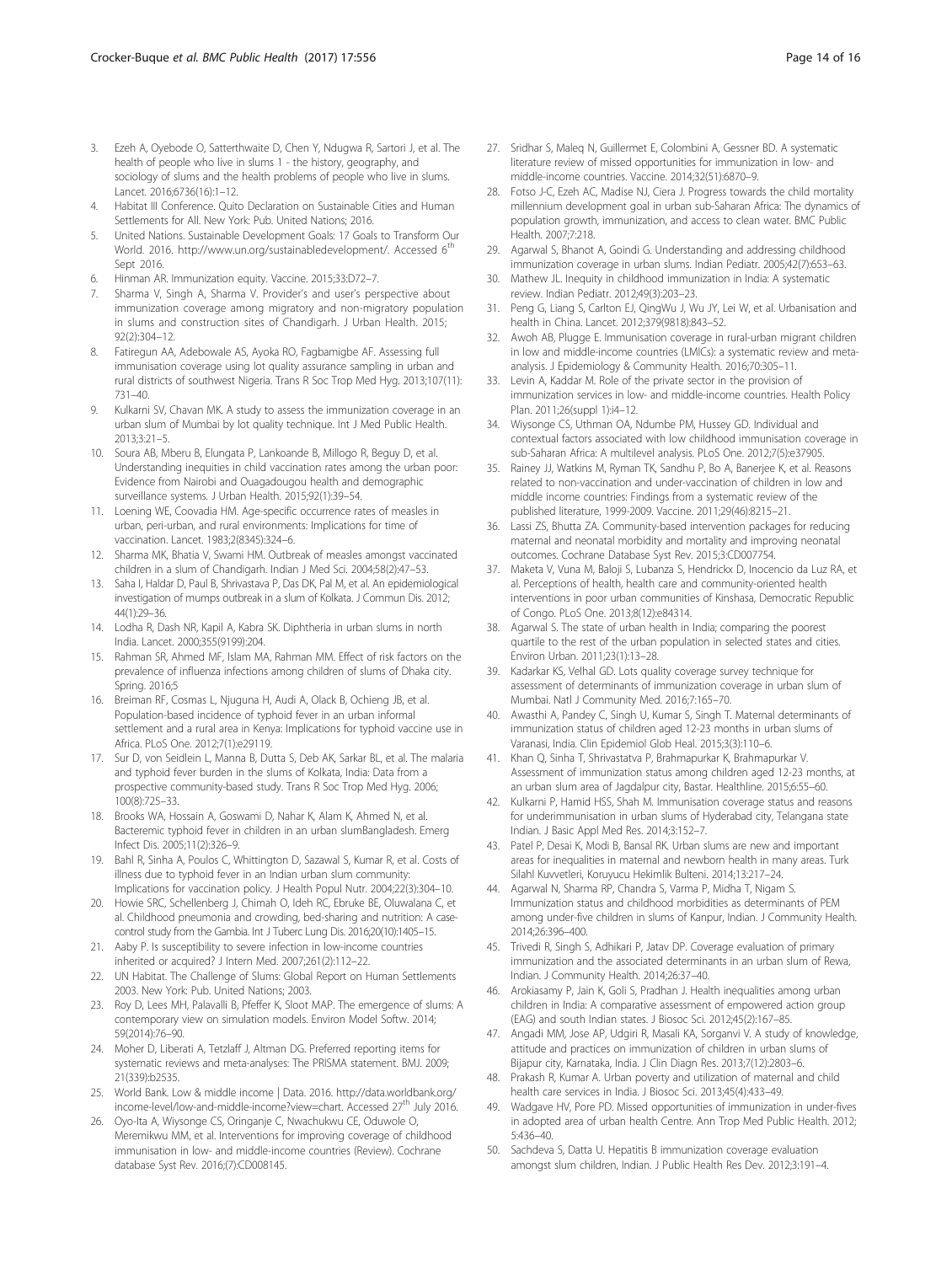- <span id="page-14-0"></span>51. Ghei K, Agarwal S, Subramanyam MA, Subramanian SV. Association between child immunization and availability of health infrastructure in slums in India. Arch Pediatr Adolesc Med. 2010;164(3):243–9.
- 52. Jain T, Jai Veer S, Manjul B, Sunil Kumar G, Harivansh G, Shailendra Kumar B, et al. A cross sectional study on the coverage of immunization in the slums of western Uttar Pradesh, India. J Clin Diagn Res. 2010;4:3480–3.
- 53. Kusuma YS, Kumari R, Pandav CS, Gupta SK. Migration and immunization: Determinants of childhood immunization uptake among socioeconomically disadvantaged migrants in Delhi, India. Trop Med Int Health. 2010;15(11):1326–32.
- 54. Nath B, Singh JV, Awasthi S, Bhushan V, Kumar V, Singh SK, et al. A study on determinants of immunization coverage among 12-23 months old children in urban slums of Lucknow district, India. Indian J Med Sci. 2007;61(11):598–606.
- 55. Mathew JL, Babbar H, Yadav S. Reasons for non-immunization of children in an urban, low income group in North India. Trop Dr. 2002;32(3):135–8.
- 56. Kar M, Reddaiah VP, Kant S. Primary immunization status of children in slum areas of South Delhi - the Challange of Reaching the urban poor. Indian J Community Med. 2001;26(3):151.
- 57. Desai V, Kapadia S, Kumar P, Nirupam S. Study of measles incidence and vaccination coverage in slums of surat city. Indian J Community Med. 2003; 28(1):10–4.
- 58. Nath B, Singh JV, Awasthi S, Bhushan V, Singh SK, Kumar V. Client satisfaction with immunization services in urban slums of Lucknow district. Indian J Pediatr. 2009;76(5):479–83.
- 59. Siddiqui NT, Owais A, Agha A, Karim MS, Zaidi AKM. Ethnic disparities in routine immunization coverage: A reason for persistent poliovirus circulation in Karachi, Pakistan? Asia Pac J Public Health. 2014;26(1):67–76.
- 60. Cockcroft A, Andersson N, Omer K, Ansari NM, Khan A, Chaudhry UU, et al. One size does not fit all: Local determinants of measles vaccination in four districts of Pakistan. BMC Int Health Hum Rights. 2009;9(suppl 1):S4.
- 61. Adil M, Zubair M, Alam A, Khan S, Ishtiaque Z, Quereshi A. Knowledge of mothers about children's immunization status in the urban areas of Islamabad. Rawal Medical J. 2009;34:33–5.
- 62. Joulaei H, Bhuiyan AR, Sayadi M, Morady F, Afsar Kazerooni P, et al. Slums' access to and coverage of primary health care services: A cross-sectional study in shiraz, a metropolis in southern iran. Iran J Med Sci. 2014;39(2 suppl):184–90.
- 63. Sun M, Ma R, Zeng Y, Luo F, Zhang J, Hou W. Immunization status and risk factors of migrant children in densely populated areas of Beijing, China. Vaccine. 2010;28:1264–74.
- 64. Egondi T, Oyolola M, Mutua MK, Elung'ata P. Determinants of immunization inequality among urban poor children: Evidence from Nairobi's informal settlements. Int J Equity Health. 2015;14(1):24.
- 65. Maina LC, Karanja S, Kombich J. Immunization coverage and its determinants among children aged 12-23 months in a peri-urban area of Kenya. Pan Afr Med J. 2013;14:3.
- 66. Mutua MK, Kimani-Murage E, Ettarh RR. Childhood vaccination in informal urban settlements in Nairobi, Kenya: Who gets vaccinated? BMC Public Health. 2011;11(1):6.
- 67. Ettarh RR, Mutua MK, Kyobutungi C. Ethnicity and delay in measles vaccination in a Nairobi slum. Trop Med Health. 2012;40(2):59–62.
- 68. Borus PK. Missed opportunities and inappropriately given vaccines reduce immunisation coverage in facilities that serve slum areas of Nairobi. East Afr Med J. 2004;81(3):124–9.
- 69. Sadoh AE, Sadoh WE, Uduebor J, Ekpebe P, Iguodala O. Factors contributing to delay in commencement of immunisation in Nigerian infants. Tanzan J Health Res. 2013;15(3):186–92.
- 70. Onwujekwe O, Hanson K, Uzochukwu B. Are the poor differentially benefiting from provision of priority public health services? A benefit incidence analysis in Nigeria. Int J Equity Health. 2012;11(1):70.
- 71. Antai D. Migration and child immunization in Nigeria: Individual- and community-level contexts. BMC Public Health. 2010;10:116.
- 72. Mohamud AN, Feleke A, Worku W, Kifle M, Sharma HR. Immunization coverage of 12-23 months old children and associated factors in Jigjiga District, Somali National Regional State, Ethiopia. BMC Public Health. 2014;14:865.
- 73. Bobossi-Serengbe G, Fioboy R, Ndoyo J. Missed opportunities for immunization in children of 0 to 11 months in Bangui. J Pediatr Pueric. 2014;27:289–93.
- Igarashi K, Sasaki S, Fujino Y, Tanabe N, Muleya CM, Tambatamba B, et al. The impact of an immunization programme administered through the growth monitoring programme Plus as an alternative way of implementing integrated Management of Childhood Illnesses in urban-slum areas of Lusaka, Zambia. Trans R Soc Trop Med Hyg. 2010;104(9):577–82.
- 75. Konstantyner T, de AC TJA, Rodrigues LC. Risk factors for incomplete vaccination in children less than 18 months of age attending the nurseries of day-care centres in Sao Paulo, Brazil. Vaccine. 2011;29(50):9298–302.
- 76. Barata RBR, MCSdeA R, de Moraes JC, Flannery B, Group VCS 2007. Socioeconomic inequalities and vaccination coverage: Results of an immunisation coverage survey in 27 Brazilian capitals, 2007-2008. J Epidemiol Community Health. 2012;66(10):934–41.
- 77. Agarwal S, Satyavada A, Patra P, Kumar R. Strengthening functional community-provider linkages: Lessons from the Indore urban health programme. Glob Public Health. 2008;3(3):308–25.
- 78. Ansari M, Khan Z. Routine immunization coverage in underserved children of Aligarh (India): An effort with UNICEF. J Child Health Care. 2010;14(2):142–50.
- 79. Botham SJ, Poulos RG, McFarland KJ, Ferson MJ. Getting it right–the Australian childhood immunisation register and immunisation rates in south-eastern Sydney. Aust N Z J Public Health. 2004;28(1):68–71.
- 80. Prabhakaran A, Krishnan A, Nongkynrih B, Goswami A, Pandav CS. Cost of ambulatory care by mobile health clinic run by a medical College in India for the year 2008-09. Indian J Public Health. 2014;58(2):100–5.
- 81. Pradhan N, Ryman TK, Varkey S, Ranjan A, Gupta SK, Krishna G, et al. Expanding and improving urban outreach immunization in Patna, India. Trop Med Int Health. 2012;17(3):292–9.
- Chandir S, Khan AJ, Hussain H, Usman HR, Khowaja S, Halsey NA, et al. Effect of food coupon incentives on timely completion of DTP immunization series in children from a low-income area in Karachi, Pakistan: A longitudinal intervention study. Vaccine. 2010;28(19):3473–8.
- 83. Kazi AM, Murtaza A, Khoja S, Zaidi AK, Ali SA. Monitoring polio supplementary immunization activities using an automated short text messaging system in Karachi, Pakistan. Bull World Health Organ. 2014;92(3):220–5.
- Owais A, Hanif B, Siddiqui AR, Agha A, Zaidi AKM. Does improving maternal knowledge of vaccines impact infant immunization rates? A communitybased randomized-controlled trial in Karachi, Pakistan. BMC Public Health. 2011;11:239.
- 85. Khan MI, Ochiai RL, Hamza H Bin, Sahito SM, Habib MA, Soofi SB, et al. Lessons and implications from a mass immunization campaign in squatter settlements of Karachi, Pakistan: An experience from a cluster-randomized double-blinded vaccine trial [NCT00125047]. Trials. 2006;7(17):1–10.
- 86. Anjum Q, Omair A, Inam SNB, Ahmed Y, Usman Y, Shaikh S, et al. Improving vaccination status of children under five through health education. J Pak Med Assoc. 2004;54(12):610–3.
- 87. Hayford K, Uddin MJ, Koehlmoos TP, Bishai DM. Cost and sustainability of a successful package of interventions to improve vaccination coverage for children in urban slums of Bangladesh. Vaccine. 2014;32(20):2294–9.
- 88. Uddin MJ, Larson CP, Oliveras E, Khan AI, Quaiyum MA, Saha NC, et al. Child immunization coverage in urban slums of Bangladesh: Impact of an intervention package. Health Policy Plan. 2010;25(1):50–60.
- 89. Uddin MJ, Shamsuzzaman M, Horng L, Labrique A, Vasudevan L, Zeller K, et al. Use of mobile phones for improving vaccination coverage among children living in rural hard-to-reach areas and urban streets of Bangladesh. Vaccine. 2016;34:276–83.
- 90. Sasaki S, Igarashi K, Fujino Y, Comber AJ, Brunsdon C, Muleya CM, et al. The impact of community-based outreach immunisation services on immunisation coverage with GIS network accessibility analysis in peri-urban areas, Zambia. J Epidemiol Community Health. 2011;65(12):1171–8.
- 91. Mukanga DO, Kiguli S. Factors affecting the retention and use of child health cards in a slum community in Kampala, Uganda, 2005. Matern Child Health J. 2006;10(6):545–52.
- 92. Mbabazi WB, Tabu CW, Chemirmir C, Kisia J, Ali N, Corkum MG, et al. Innovations in communication technologies for measles supplemental immunization activities: Lessons from Kenya measles vaccination campaign, November 2012. Health Policy Plan. 2015;30(5):638–44.
- 93. Shei A, Costa F, Reis MG, Ko AI. The impact of Brazil's Bolsa Familia conditional cash transfer program on children's health care utilization and health outcomes. BMC Int Health Hum Rights. 2014;14(1):10.
- 94. Domek GJ, Contreras-Roldan IL, O'Leary ST, Bull S, Furniss A, Kempe A, et al. SMS text message reminders to improve infant vaccination coverage in Guatemala: A pilot randomized controlled trial. Vaccine. 2016;34: 2437–43.
- 95. Lhamsuren K, Choijiljav T, Budbazar E, Vanchinkhuu S, Blanc DC, Grundy J, et al. Taking action on the social determinants of health: Improving health access for the urban poor in Mongolia. International Journal for Equity in Health. 2012;11:1–10.